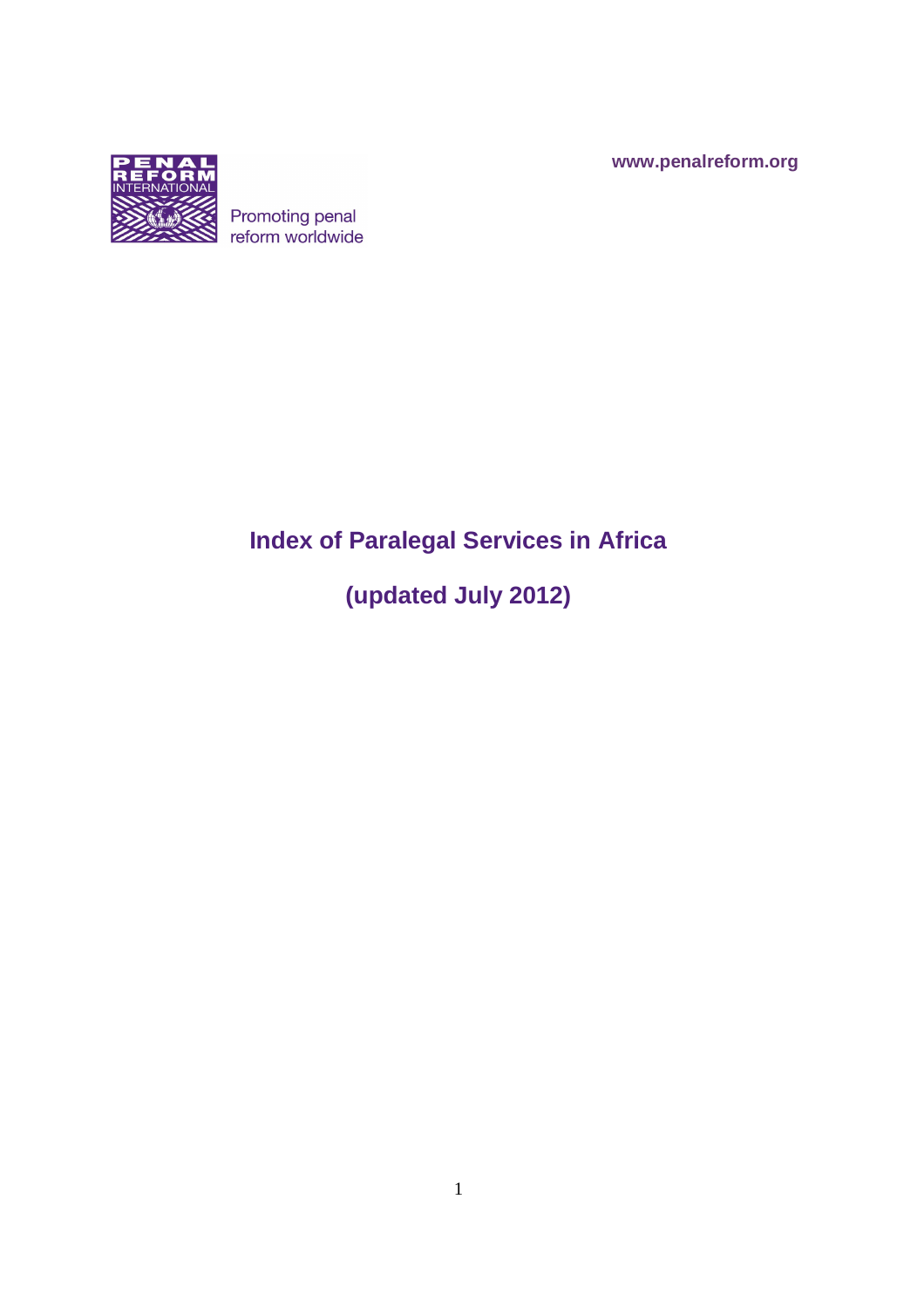#### **Index of Paralegal Services in Africa (updated July 2012)**

Over the past 15 years, paralegals have become an increasingly important part of the criminal justice system in developing countries. As well as providing legal information and basic legal advice to people in conflict with the law, some paralegal services also provide food and medical supplies to people in detention and a presence at police stations in order to deter ill-treatment and forced confessions. Paralegals can also play a valuable role in reducing prison overcrowding. For instance, by tracing the family members of pre-trial detainees, paralegals can facilitate successful bail applications. Equally, by identifying and locating the witnesses and evidence required for trial proceedings, paralegals can expedite lengthy court cases.

The important role of paralegal services was recognised recently at the international level with the adoption of the United Nations Principles and Guidelines on Access to Legal Aid in Criminal Justice Systems which note that 'Paralegals and law students may provide assistance at court,' provided that they are under the supervision of qualified lawyers. It is in this context that Penal Reform International (PRI) promotes the appropriate use of paralegals within criminal justice systems as a means of complementing the work of qualified and experienced criminal defence lawyers. As well as supporting paralegal programmes in Malawi and Rwanda – models which were implemented in a number of other countries – PRI has produced several practical resources including a Case study of PRI's paralegal programme in Rwanda and a Handbook for paralegals working in prisons. This Index of Paralegal Services in Africa is the latest resource in PRI's paralegal series. It lists paralegal services, paralegal networks and university legal clinics in 21 African countries and, where the information was available, provides contact details, a summary of the main services offered, a list of donors and examples of important results achieved. PRI is grateful to the many organisations that took the time to provide information for the index which we have collated into this document. Please note that PRI has not been able to verify all of the information provided; however, we will endeavour to periodically update the index and would therefore be grateful to receive comments, corrections and additions at the following address: publications@penalreform.org.

PRI would also like to thank Sarah Giaziri for researching and preparing this report.

Further information about the work of PRI is available from the website (www.penalreform.org) or by contacting PRI's Head Office at:

**Penal Reform International First Floor, 60-62 Commercial Street London E1 6LT United Kingdom Tel: +44 20 7247 6515 Email:info@penalreform.org**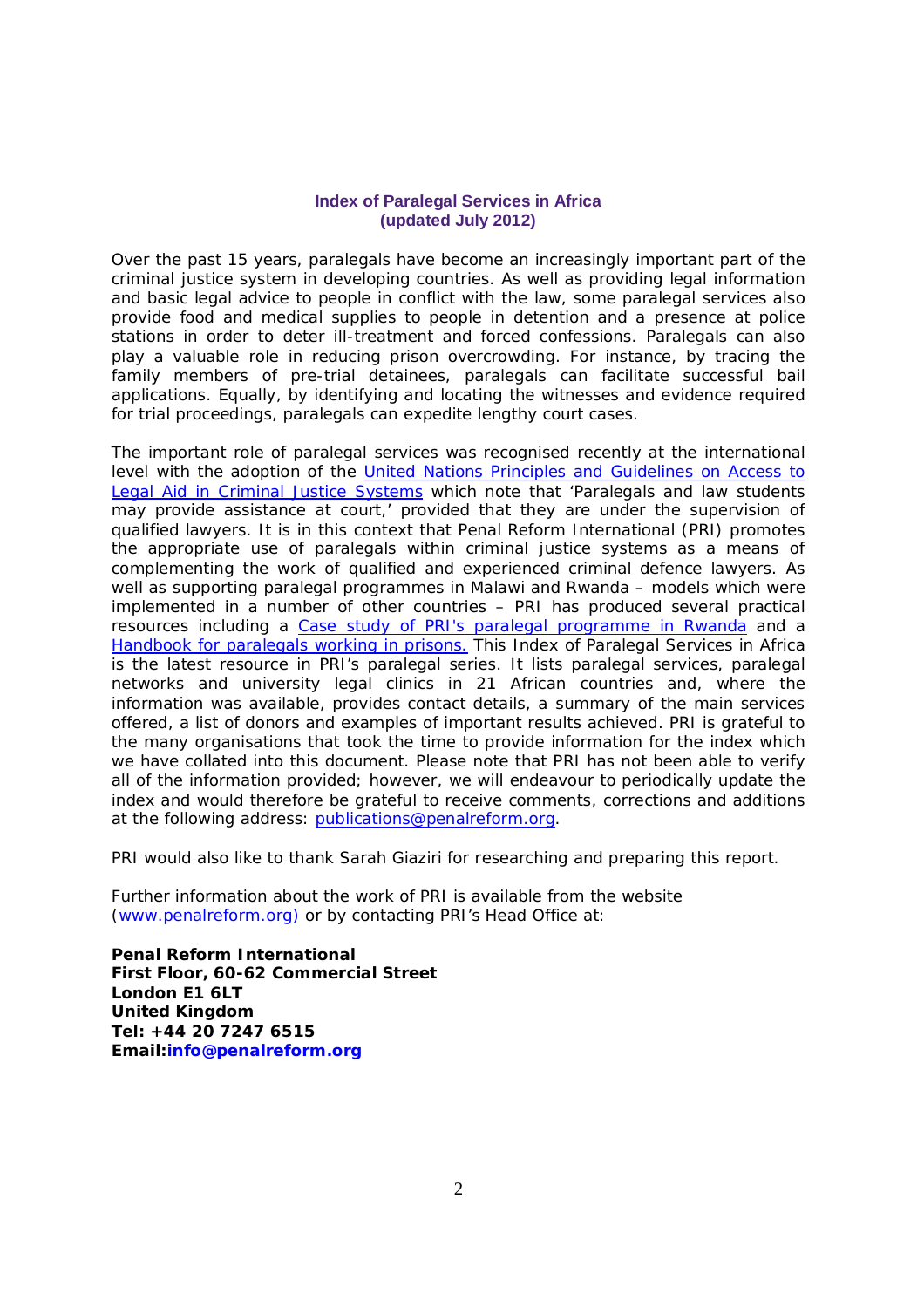# **Acronyms used**

| CIDA            | Canadian International Development Agency                                         |
|-----------------|-----------------------------------------------------------------------------------|
| <b>DANIDA</b>   | Denmark Development Cooperation                                                   |
| <b>DFID</b>     | Department for International Development (UK)                                     |
| <b>DGDC</b>     | Directorate-General for Development Cooperation and Humanitarian<br>Aid (Belgium) |
| <b>DIHR</b>     | Danish Institute for Human Rights                                                 |
| EC              | European Commission                                                               |
| EU              | European Union                                                                    |
| GIZ             | Deutsche Gesellschaft für Internationale Zusammenarbeit                           |
| <b>HIVOS</b>    | Humanist Institute for Development Cooperation                                    |
| IBJ             | International Bridges to Justice                                                  |
| <b>IRC</b>      | <b>International Rescue Committee</b>                                             |
| <b>MISEREOR</b> | German Catholic Bishops' Organisation for Development Cooperation                 |
| <b>NCA</b>      | Norwegian Church Aid                                                              |
| <b>NED</b>      | National Endowment for Democracy                                                  |
| <b>NPA</b>      | Norwegian People's Aid                                                            |
| <b>OSI</b>      | Open Society Institute                                                            |
| <b>OSISA</b>    | Open Society Institute of Southern Africa                                         |
| <b>OSIWA</b>    | Open Society Initiative for West Africa                                           |
| OSJI            | Open Society Justice Initiative                                                   |
| <b>SDC</b>      | <b>Swiss Development Cooperation</b>                                              |
| Sida            | Swedish International Development Cooperation Agency                              |
| tiri            | Making Integrity Work                                                             |
| <b>UNDP</b>     | United Nations Development Programme                                              |
| <b>UNODC</b>    | United Nations Office for Drugs and Crime                                         |
| <b>USAID</b>    | United States Agency for International Development                                |
|                 |                                                                                   |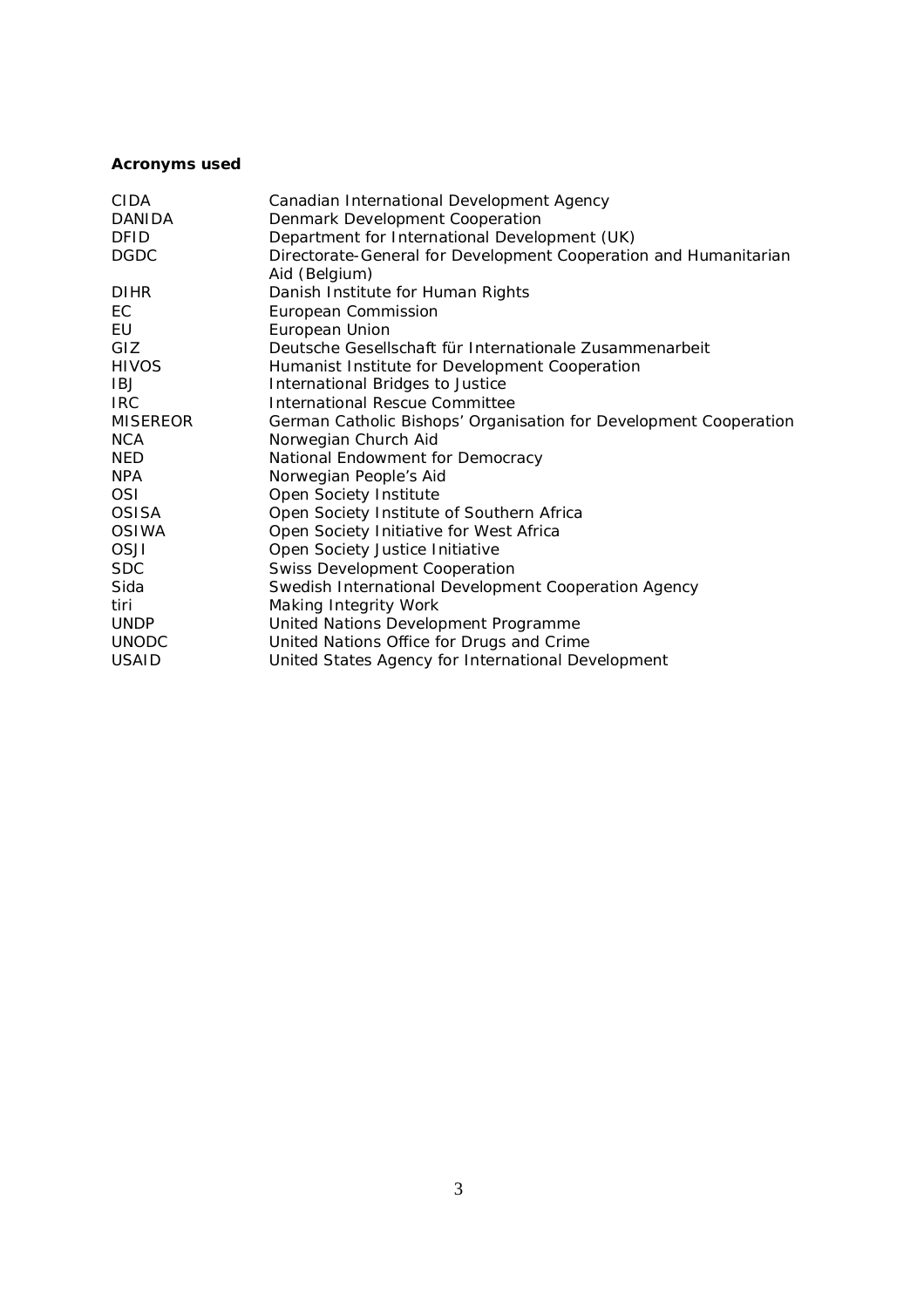#### **Index of Paralegal Services in Africa (updated July 2012)**

| Organisation                                                                                                                                                                                                                                         | Legal<br>workers                                   | Areas of work (past and current)                                                                                                                                                                                                                                                                                                  | Donors (past<br>and current) $1$          | <b>Example of</b><br>results                                                  |  |
|------------------------------------------------------------------------------------------------------------------------------------------------------------------------------------------------------------------------------------------------------|----------------------------------------------------|-----------------------------------------------------------------------------------------------------------------------------------------------------------------------------------------------------------------------------------------------------------------------------------------------------------------------------------|-------------------------------------------|-------------------------------------------------------------------------------|--|
| <b>BENIN</b>                                                                                                                                                                                                                                         |                                                    |                                                                                                                                                                                                                                                                                                                                   |                                           |                                                                               |  |
| State and/or bar association provision for legal aid: Some legal aid is provided by the Legal Aid Committee of the Supreme<br>Court.                                                                                                                 |                                                    |                                                                                                                                                                                                                                                                                                                                   |                                           |                                                                               |  |
| Association for the Development of<br><b>Villages Initiative (ASSODIV)</b><br>Established: 1987<br>Target groups: rural communities are<br>supported through a legal clinic in<br>Cotonou and a training centre in Tango<br>Email: assodiv@intnet.bj | Paralegals<br>and<br>lawyers                       | o training members of rural<br>communities as paralegals to raise<br>awareness of the law<br>o running a legal clinic that provides<br>free legal advice<br>o litigating cases of unlawful<br>detention<br>o producing a paralegal training<br>manual<br>o training the police on human rights<br>o litigating human rights cases | <b>Catholic Relief</b><br><b>Services</b> |                                                                               |  |
| Programme d'Assistance Judiciare<br>aux Détenus (PAJUDE)<br>Established: 2002<br>Target groups: prisoners in 4 prisons in<br>Benin.<br>Tel: +229 2138 3584/+229 2138 3584<br>Email: contact@fraterniteprisonbenin.org                                | 4 paralegals<br>in each<br>prison (16 in<br>total) | o screening caseloads and liaising<br>with the courts to expedite the case<br>process<br>o educating prisoners on the legal<br>process<br>o bringing the situation of vulnerable<br>prisoners to the attention of the<br>authorities                                                                                              |                                           | $2002 - March$<br>2004:<br>secured the<br>release of<br>over 850<br>prisoners |  |

The list of donors is intended to be illustrative rather than exhaustive.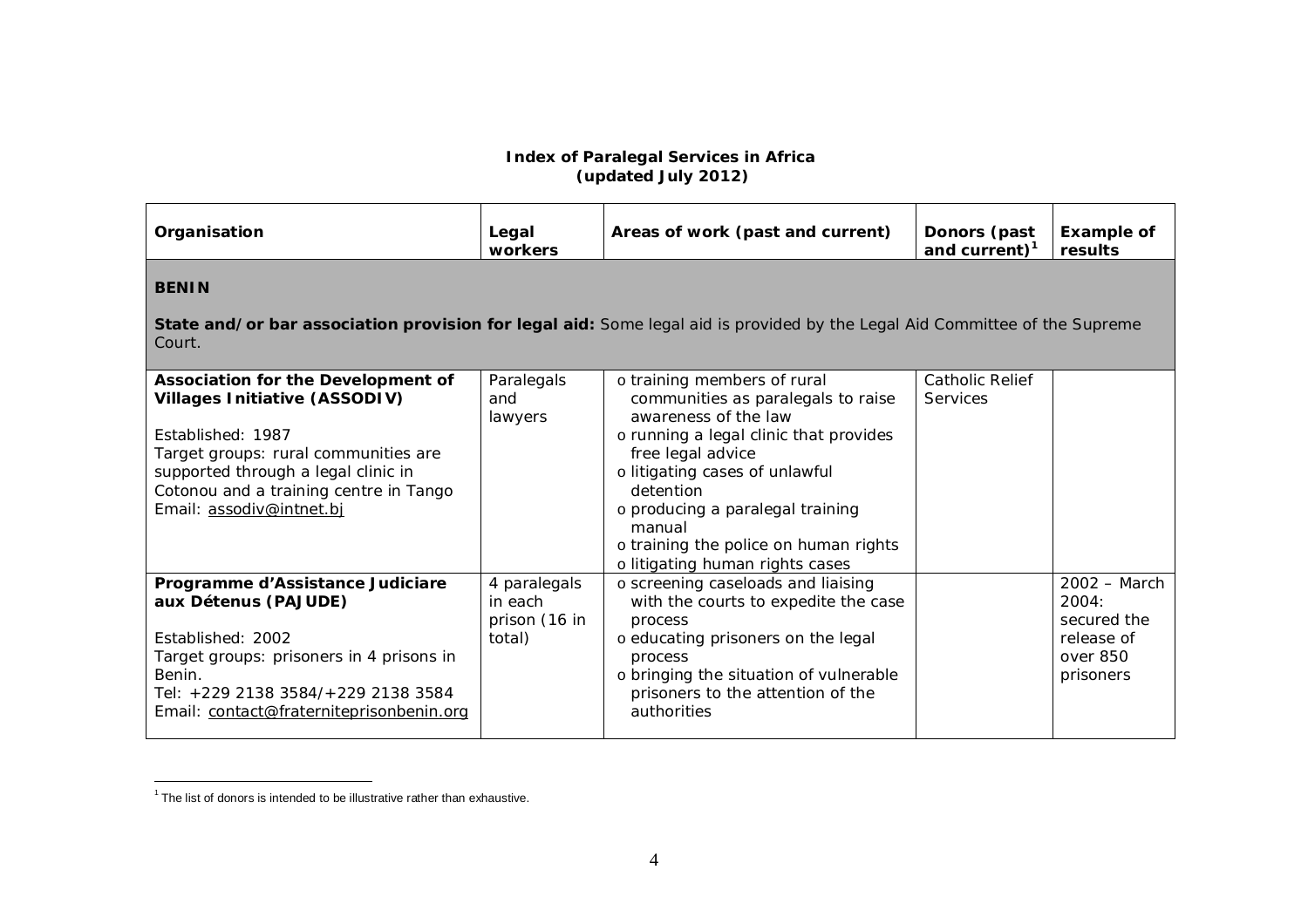### **BOTSWANA**

**State and/or bar association provision for legal aid:** no comprehensive state provision.

| Ditshwanelo                                                                                                                                                                                                                          | Paralegals | HIVOS,<br>working<br>prison<br>reduce<br>to<br>$\circ$<br>Finland<br>congestion                                                                                       |
|--------------------------------------------------------------------------------------------------------------------------------------------------------------------------------------------------------------------------------------|------------|-----------------------------------------------------------------------------------------------------------------------------------------------------------------------|
| Established: 1993<br>Target groups: marginalised and<br>disempowered individuals are supported<br>by paralegals based in Gaborne and<br>Kasane<br>Tel: +267 390 6998<br>Email: admin.ditshwanelo@info.bw/<br>edu.ditshwanelo@info.bw |            | access to justice activities<br>Embassy,<br>$\circ$<br>training to<br>providing paralegal<br>NCA.<br>other organisations<br>DANIDA.<br>Save the<br>Children<br>Sweden |

#### **BURUNDI**

**State and/or bar association provision for legal aid:** no information on state provision. The Burundi Bar Association makes some provision for legal aid.

| <b>Association Burundaise pour la</b><br>Défense des Droits des Prisonniers<br>(ABDP)<br>Established: 1995<br>Target groups: pre-trial detainees and<br>prisoners in prisons and detention<br>centres<br>Tel: 025 721 7391<br>Email: abddp@cbinf.com | NGO workers<br>(members)<br>are former<br>detainees) | o conducting regular visits to<br>detention centres and central<br>prisons<br>o monitoring detainee case files<br>o providing legal assistance to<br>detainees<br>o providing training and support to<br>children in prison<br>o providing medical assistance and<br>food to prisoners<br>o working to eliminate torture in<br>prisons |            |                  |
|------------------------------------------------------------------------------------------------------------------------------------------------------------------------------------------------------------------------------------------------------|------------------------------------------------------|----------------------------------------------------------------------------------------------------------------------------------------------------------------------------------------------------------------------------------------------------------------------------------------------------------------------------------------|------------|------------------|
| Association Burundaise pour la                                                                                                                                                                                                                       | NGO workers                                          | o defending prisoners' rights                                                                                                                                                                                                                                                                                                          | La         | The project with |
| Protection des Droits Humains et des                                                                                                                                                                                                                 |                                                      | o visiting detention facilities                                                                                                                                                                                                                                                                                                        | Fondation  | AEDH secured     |
| Personnes Détenues (APRODH)                                                                                                                                                                                                                          |                                                      | o investigating allegations of                                                                                                                                                                                                                                                                                                         | de France. | the release of   |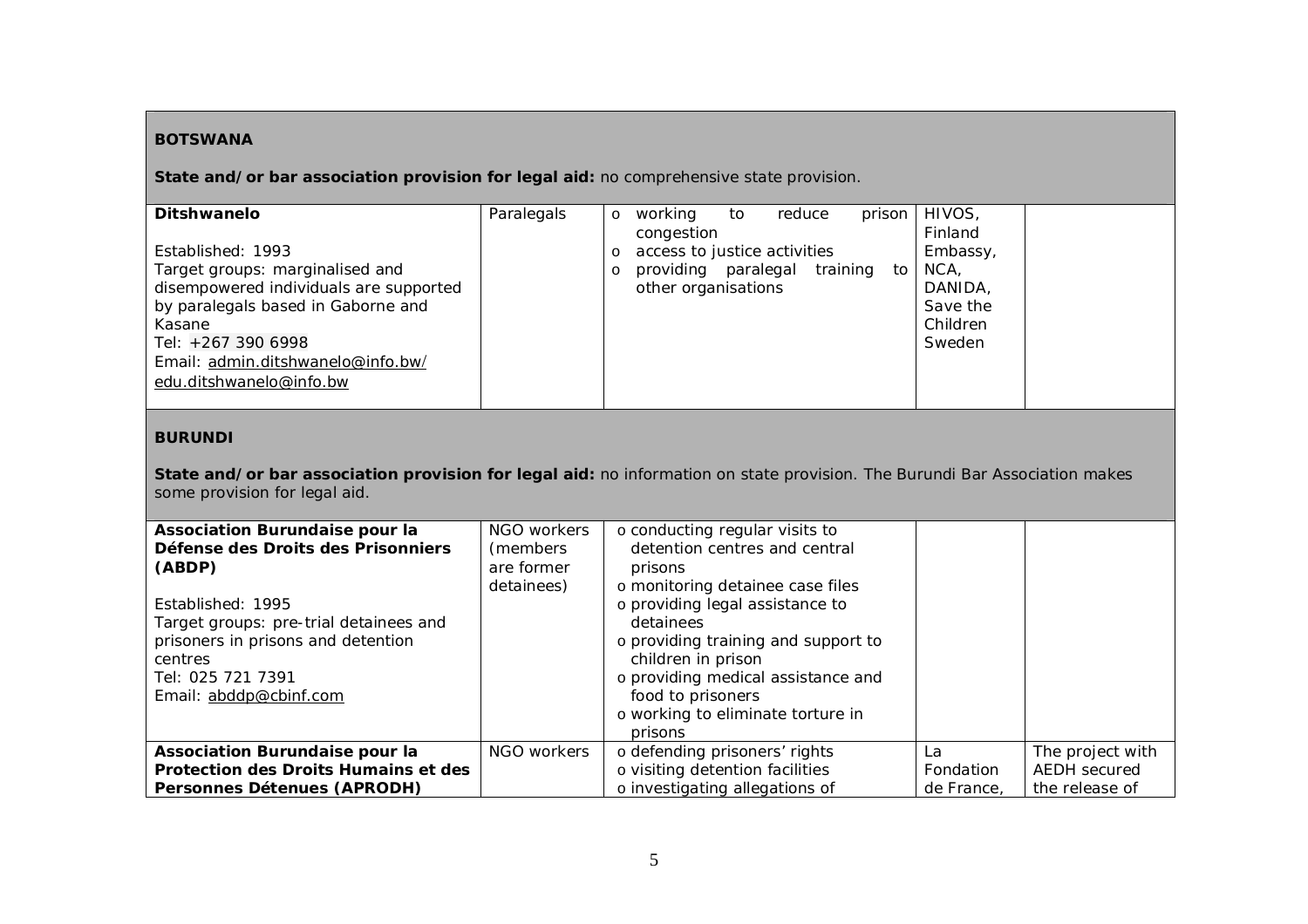| Established: 2001<br>Target groups: pre-trial detainees and<br>prisoners are assisted through an office<br>in Bujumbura and visits to detention<br>centres and prisons<br>Tel: 025 792 0502<br>Email: aprodh@hotmail.com                                                                                     |                                               | mistreatment and torture<br>o organising sensitisation sessions on<br>detainees' rights<br>o in partnership with Agir Ensemble<br>Pour Les Droits de l'Homme<br>(AEDH), APRODH also organised<br>mobile courts in prisons in 2003                                                                                                                                                                        | Organisatio<br>n.<br>Internation<br>ale de la<br>Francophon<br>ie,<br>Fodation<br>Duchemin | approximately<br>50% of the<br>detainees<br>assisted during<br>the project, most<br>of whom were<br>released on the<br>grounds of time<br>served. |
|--------------------------------------------------------------------------------------------------------------------------------------------------------------------------------------------------------------------------------------------------------------------------------------------------------------|-----------------------------------------------|----------------------------------------------------------------------------------------------------------------------------------------------------------------------------------------------------------------------------------------------------------------------------------------------------------------------------------------------------------------------------------------------------------|--------------------------------------------------------------------------------------------|---------------------------------------------------------------------------------------------------------------------------------------------------|
| Avocats sans Frontières - Belgium<br>Established: 1999 (the Burundi office)<br>Target groups: pre-trial detainees and<br>prisoners are assisted through 3 legal<br>clinics based in Bujumbura, Gitega and<br>Ngozi, and visits to places of detention<br>Tel: +257 2224 1677<br>Email: asf-burundi@cbinf.com | 30 to 35<br>lawyers and<br>35 non-<br>lawyers | o providing legal advice and<br>assistance<br>o running a telephone advice line and<br>providing a presence in places of<br>detention<br>o providing representation in cases<br>involving minors, sexual violence,<br>land law, torture and illegal<br>detention<br>o legal awareness raising<br>o training of community liaisons to<br>refer people to legal services<br>o capacity building of lawyers | <b>DGDC</b><br><b>SDC</b><br><b>DFID</b><br>EU                                             |                                                                                                                                                   |

# **CAMEROON**

**State and/or bar association provision for legal aid:** Some state provision for legal aid is available under the Legal Aid Act (2010). The Cameroonian Association of Female Jurists and the Bar Association provide some free services.

| <b>Catholic Relief Services - Cameroon</b> | Legal    | o working with court clerks and        | Dioceses and | l In one 12-     |
|--------------------------------------------|----------|----------------------------------------|--------------|------------------|
|                                            | advisors | judges to improve case                 | parishes in  | month period,    |
| Established: 1961                          |          | management systems                     | the USA,     | trial procedures |
| Target groups: pre-trial detainees are     |          | o assisting prison officials to better | USAID, the   | were arranged    |
| assisted through a head office in Younde   |          | understand criminal justice            | EU.          | for $73$         |
| and legal assistance centres in Douala     |          | legislation                            |              | detainees,       |
| and Younde                                 |          | o assisting prisoners to understand    |              | resulting in the |
| Tel: 888-277-7575 (US office)              |          | their rights                           |              | release of 14    |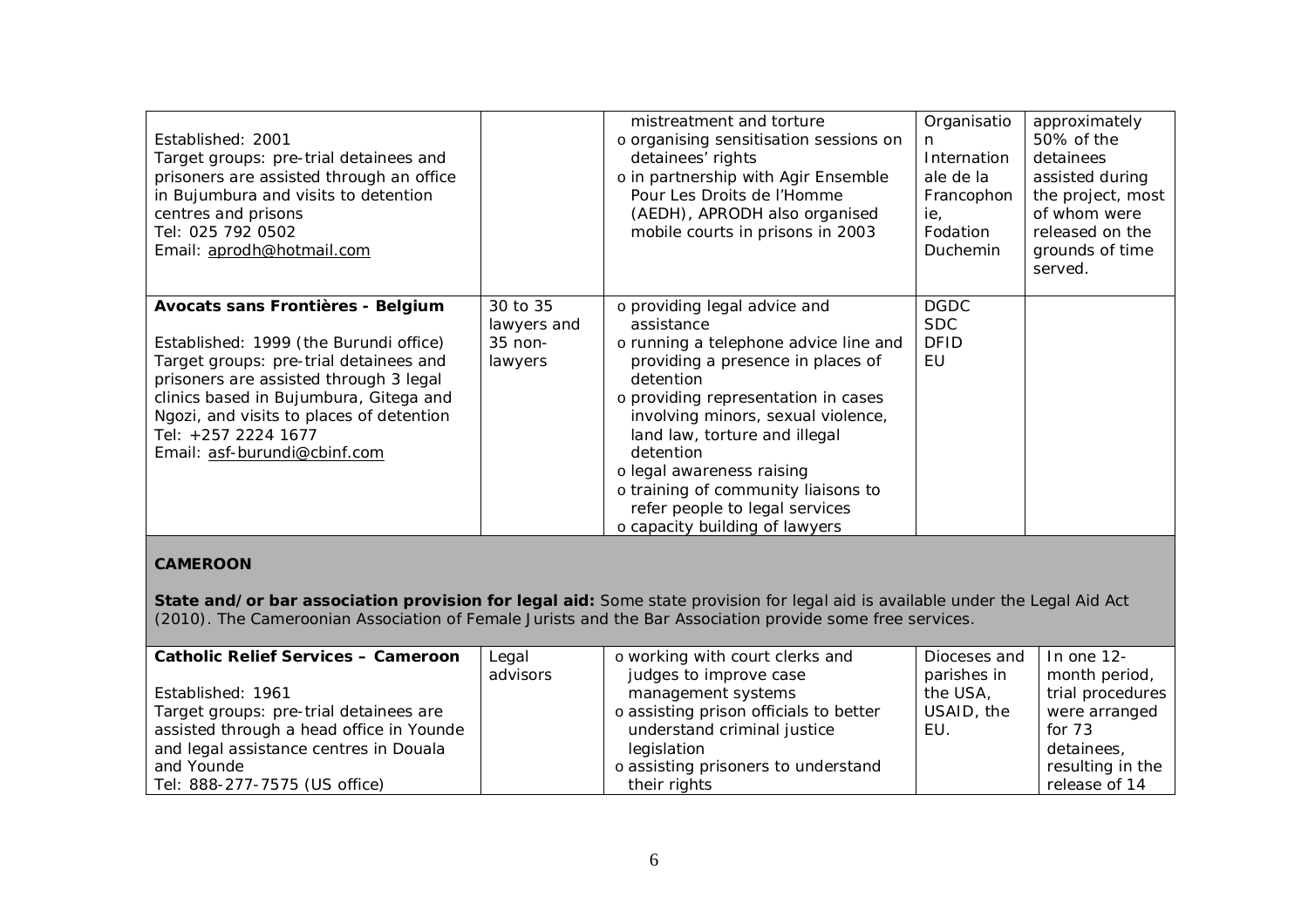| Email: info@crs.org (US office)                                                                                                                                                                                                                                                                                                                                                         |                                                                                          |                                                                                                                                                                                                                                                                                                                                                                                                                                                                                                                                                                                                                                                                                                                                    |                                                                                                      | from prison.                                                                                                                                                 |
|-----------------------------------------------------------------------------------------------------------------------------------------------------------------------------------------------------------------------------------------------------------------------------------------------------------------------------------------------------------------------------------------|------------------------------------------------------------------------------------------|------------------------------------------------------------------------------------------------------------------------------------------------------------------------------------------------------------------------------------------------------------------------------------------------------------------------------------------------------------------------------------------------------------------------------------------------------------------------------------------------------------------------------------------------------------------------------------------------------------------------------------------------------------------------------------------------------------------------------------|------------------------------------------------------------------------------------------------------|--------------------------------------------------------------------------------------------------------------------------------------------------------------|
| <b>Global Conscience Initiative (GCI)</b><br>Established: 2004<br>Target groups: indigent pre-trial<br>prisoners in Kumba Prison<br>Tel: +237 7672508<br>Email: gci269@gmail.com                                                                                                                                                                                                        | NGO workers<br>and lawyers.<br>There are<br>plans to use<br>paralegals in<br>the future. | o training paralegals from rural<br>communities on the law, the justice<br>system and the police system<br>o collecting data on persons<br>incarcerated in<br>police/gendarmestations and<br>prisons<br>o carrying out educational activities<br>and training for prison workers<br>o mobilising and coordinating civil<br>society support for prison<br>communities<br>o providing legal assistance and<br>representation<br>o working on the development of the<br>Paralegal Advisory Service as a<br>model for criminal legal aid<br>o running a programme called The<br>Prisoners' Defence Rights Project<br>o publishing a regular newsletter<br>titled "Behind Bars"<br>o producing a human rights handbook<br>for prisoners | Membership<br>fees and<br>grants from<br>law firms<br>based in<br>Nigeria, the<br>UK and the<br>USA. | In December<br>2008, GCI filed<br>the first habeas<br>corpus<br>application in<br>Kumba High<br>Court which<br>resulted in the<br>release of 4<br>detainees. |
| <b>International Commission of Catholic</b><br>Prison Pastoral Care - Cameroon<br>Established: 1950<br>Target groups: indigent pre-trial<br>detainees and prisoners in New Bell<br>Prison in Douala (there are plans to<br>extend services to 7 other prisons).<br>Tel: (31) 302 935 552 (Netherlands<br>office)<br>Email: sisjacky@yahoo.com (Cameroon<br>office / gerard.loman@wxs.nl | Paralegals<br>and lawyers                                                                | o identifying prisoners who need legal<br>representation<br>o assisting prisoners to locate missing<br>documents<br>o assisting prisoners who have been<br>'lost in the system'<br>o transferring files from the court to<br>the prison in order to facilitate the<br>release of prisoners<br>o running events to sensitise<br>prisoners to life in prison                                                                                                                                                                                                                                                                                                                                                                         | <b>British</b><br>Embassy                                                                            |                                                                                                                                                              |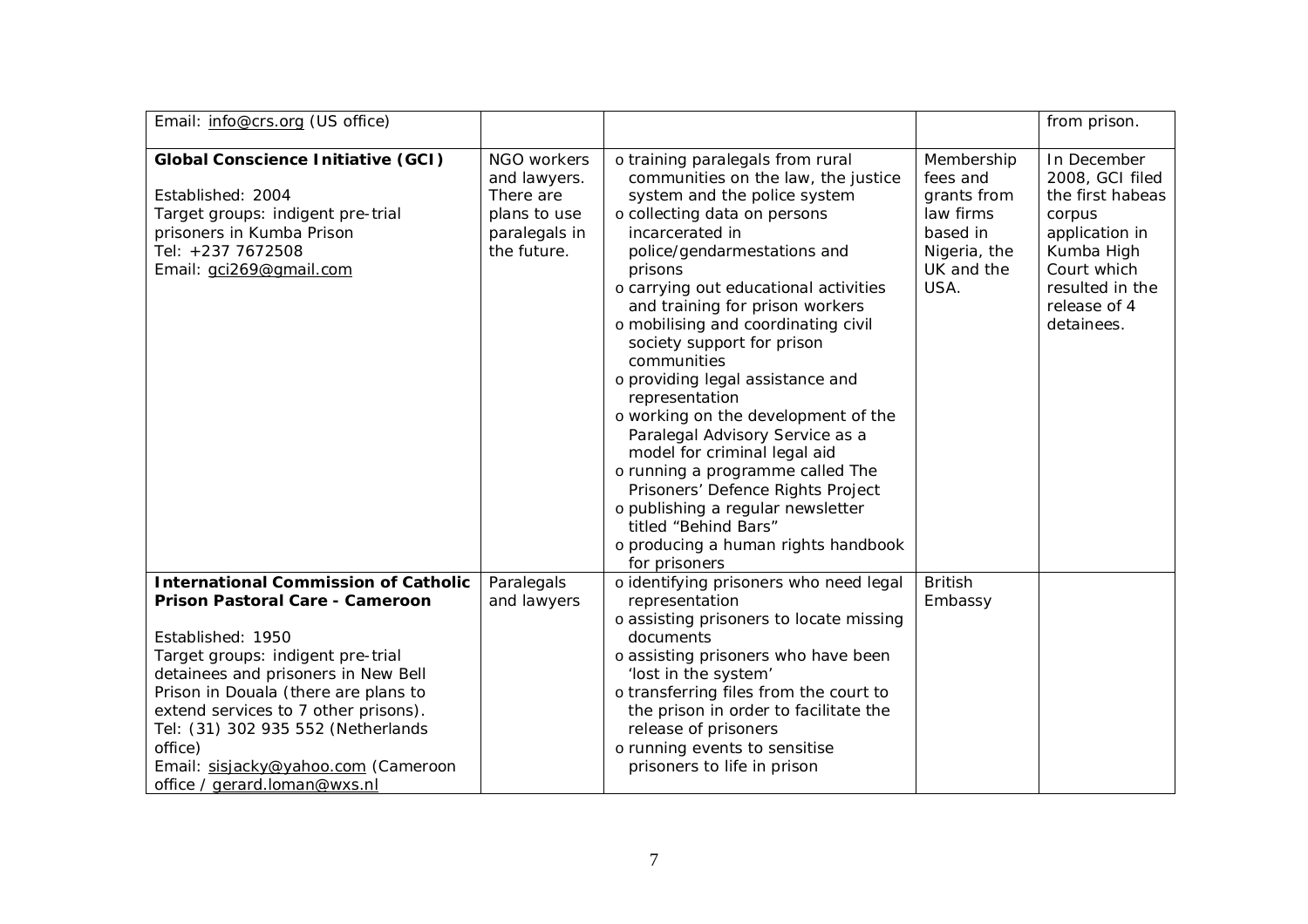| (Netherlands office)                                                                                                                                                                                                                                                  |                                                                                                                            |                                                                                                                                                                                                                                                                                             |                                                         |  |  |  |
|-----------------------------------------------------------------------------------------------------------------------------------------------------------------------------------------------------------------------------------------------------------------------|----------------------------------------------------------------------------------------------------------------------------|---------------------------------------------------------------------------------------------------------------------------------------------------------------------------------------------------------------------------------------------------------------------------------------------|---------------------------------------------------------|--|--|--|
| <b>Democratic Republic of Congo</b>                                                                                                                                                                                                                                   |                                                                                                                            |                                                                                                                                                                                                                                                                                             |                                                         |  |  |  |
| provision for legal aid.                                                                                                                                                                                                                                              | State and/or bar association provision for legal aid: No information about state provision. The Bar Association makes some |                                                                                                                                                                                                                                                                                             |                                                         |  |  |  |
| Avocats sans Frontières (ASF) - DRC<br>Established: 2002<br>Target groups: vulnerable people are<br>assisted through a central office in<br>Kinshasa and 3 decentralized offices in<br>Bukavu, Kindu and Mbandaka<br>Tel: +253 81 950 0388<br>Email: rdc-cmkin@asf.be | Legal<br>advisors                                                                                                          | o in collaboration with the Congolese<br>Women Lawyers organisation, ASF<br>provides advice through a number<br>of legal clinics; it also maintains a<br>presence in places of pre-trial<br>detention<br>o raising awareness of the law among<br>vulnerable groups and/or people at<br>risk | DGDC, DFID,<br>SDC, EU,<br>USAID,<br>Swedish<br>Embassy |  |  |  |

# **KENYA**

**State and/or bar association provision for legal aid:** In practice, provision is only made for capital punishment cases (murder and treason cases) in the High Court. However, the new Constitution of 2010 requires the state to pay for legal assistance and representation in criminal cases "if substantial injustice would otherwise result" (art. 50 (2) (h)) and appears to allow paralegals to intervene in court proceedings on behalf of the accused or victims (art. 49 (1) (c) and 50 (7).

| <b>Catholic Justice and Peace</b>         | <b>Includes</b> | o Providing legal aid services |  |
|-------------------------------------------|-----------------|--------------------------------|--|
| <b>Commission (CJPC)</b>                  | paralegals for  |                                |  |
|                                           | legal aid in    |                                |  |
| Contact details: can be contacted via the | prison          |                                |  |
| website                                   |                 |                                |  |
| http://cjpc.partnershipforpeace.eu/       |                 |                                |  |
| Centre for Community Law and Rural        | Includes        | o Providing legal aid services |  |
| Development (CECLARD)                     | paralegals      |                                |  |
|                                           |                 |                                |  |
| Established:                              |                 |                                |  |
| Target groups:                            |                 |                                |  |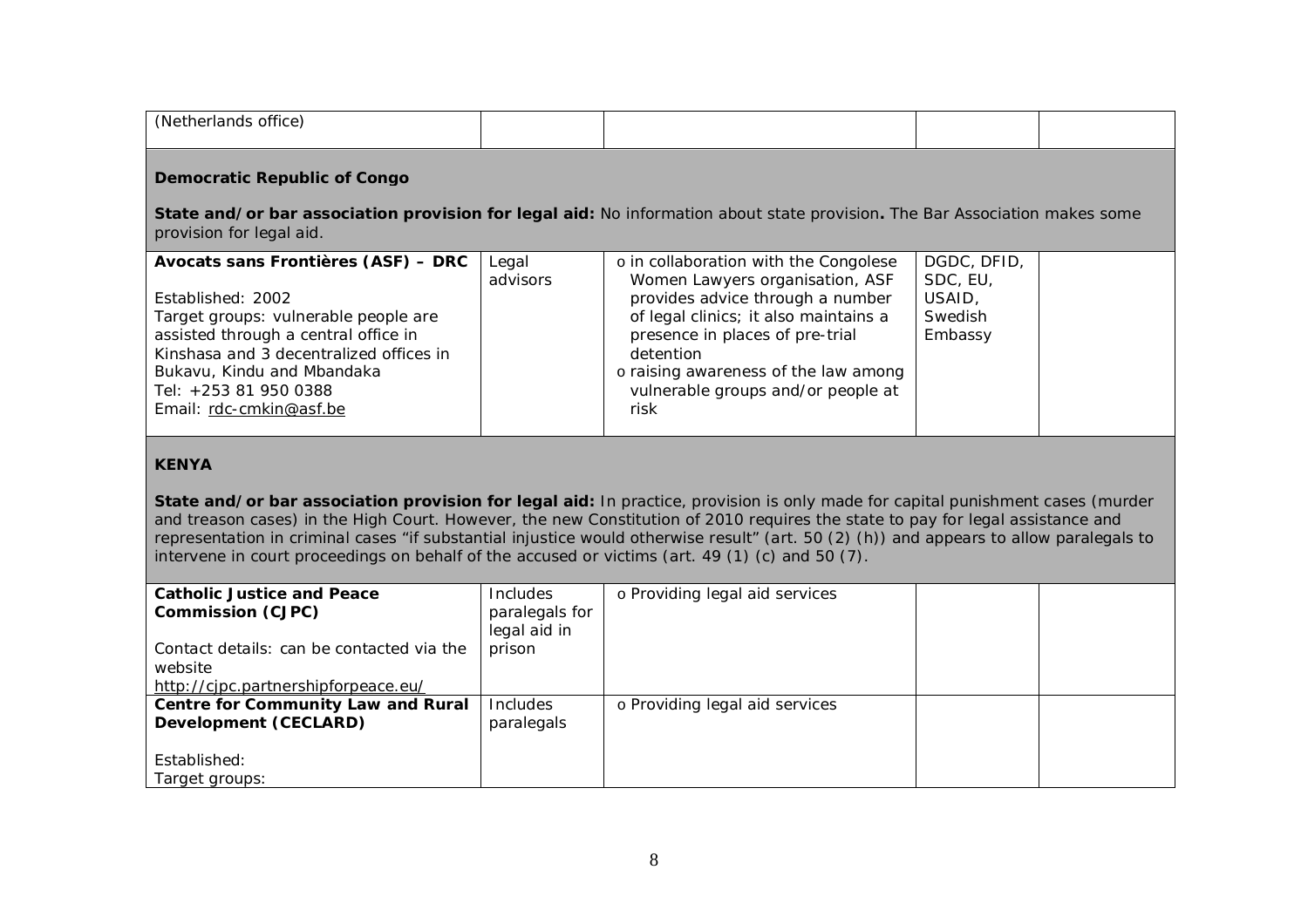| Tel: +254 (0)20 247 186                                                                                                                                                                                                                                                                |                                                       |                                                                                                                                                                                                                    |            |  |
|----------------------------------------------------------------------------------------------------------------------------------------------------------------------------------------------------------------------------------------------------------------------------------------|-------------------------------------------------------|--------------------------------------------------------------------------------------------------------------------------------------------------------------------------------------------------------------------|------------|--|
| Email: ceclard@yahoo.com                                                                                                                                                                                                                                                               |                                                       |                                                                                                                                                                                                                    |            |  |
| <b>Centre for Legal Education and Aid</b><br><b>Networks (CLEAN)</b>                                                                                                                                                                                                                   | Paralegals                                            | o educating members of the<br>community<br>o providing legal advice and                                                                                                                                            |            |  |
| Established: 1999<br>Target groups: the rural and urban poor<br>in Marsabit and Machakos districts;<br>Malindi, Kwale and Kilifi districts;<br>Kakamega district; Kisumu and Siaya<br>districts, and Transmara, Narok, Kajiado,<br>Nakuru, Kericho, Nandi and Trans Nzoia<br>districts |                                                       | information on legal and<br>administrative procedures<br>o drafting simple legal or official<br>documents                                                                                                          |            |  |
| Tel: +254 (0)20 573 110/573 112<br>Email: clean@nbnet.co.ke                                                                                                                                                                                                                            |                                                       |                                                                                                                                                                                                                    |            |  |
| <b>CLEAR KENYA</b><br>Established: 1999 (by Kenyan Christian<br>Lawyers)<br>Target groups: prisoners in prisons<br>throughout Kenya<br>Tel: +254 (0)20 224 6290<br>Email: clearnairobi@clearkenya.org                                                                                  | NGO workers,<br>lawyers and<br>prisoner<br>paralegals | o providing legal information to<br>approximately 300 prisoners a week<br>o running legal clinics in prison<br>o providing legal training to prisoners<br>in order that they can represent<br>themselves in court. | <b>IBJ</b> |  |
| <b>Federation of Women Lawyers</b><br>(FIDA)<br>Established: 1985<br>Target groups: women<br>Tel: +254 (0)20 3870 444 /+254 (0)20<br>3873 511<br>Email: info@fidakenya.org                                                                                                             | Includes<br>paralegals                                | o Providing legal aid services to<br>indigent women<br>o Engaging with the informal justice<br>system                                                                                                              |            |  |
| <b>Independent Medico-Legal Unit</b><br>Established: 1992<br>Target groups: prisoners in general and<br>torture victims in prisons in particular<br>Tel: +254 (0)20 445 0598                                                                                                           | NGO workers<br>and lawyers                            | o seeking to promote the rights of<br>torture victims<br>o carrying out public interest litigation<br>o advocating for legal and policy<br>reform<br>o coordinating the representation of                          |            |  |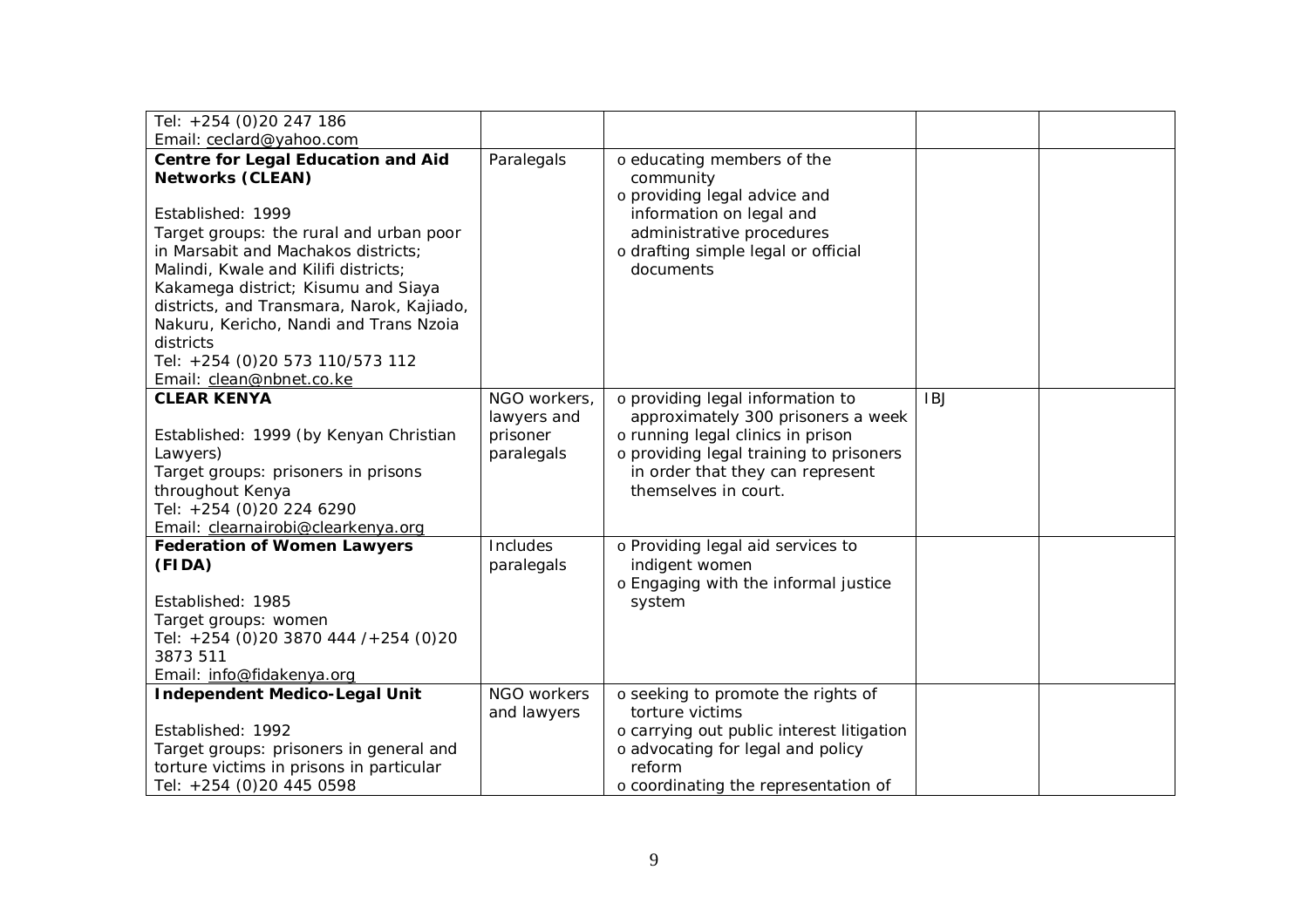| Email: medico@imlu.org                                                                                                                                                                                                                                                      |                        | pre-trial detainees<br>o running legal aid clinics staffed by<br>volunteer lawyers in various prisons<br>in Kenya                                                                                    |                                                       |                                                                                  |
|-----------------------------------------------------------------------------------------------------------------------------------------------------------------------------------------------------------------------------------------------------------------------------|------------------------|------------------------------------------------------------------------------------------------------------------------------------------------------------------------------------------------------|-------------------------------------------------------|----------------------------------------------------------------------------------|
| Kenya Paralegal Association (KPA)<br>(No contact details online)                                                                                                                                                                                                            | Paralegal<br>network   | o Paralegal network in Nyanza<br>Province                                                                                                                                                            |                                                       |                                                                                  |
| Kenya Paralegal Society (KPS)<br>(No contact details online)                                                                                                                                                                                                                | Paralegal<br>network   | o Network in Western Kenya that<br>advocates for paralegals' rights<br>(KPS is a member of the Paralegal<br>Support Network - see below)                                                             |                                                       |                                                                                  |
| Kenya Prison Paralegal Project<br>(Managed by the Legal Resources<br>Foundation - see below)<br>Established: 2003<br>Target groups: prisoners and pre-trial<br>detainees are assisted by 28 paralegals<br>working in 22 out of the 92 prisons in<br>Kenya in six provinces. | Paralegals             | o the paralegal programme was<br>based on the Malawi PAS<br>programme (see below)<br>o running paralegal clinics to provide<br>legal information to prisoners<br>o advising prisoners on their cases | Trocaire                                              | Facilitated the<br>release of over<br>650 prisoners<br>in a six-month<br>period. |
| Kenyan Section - International<br><b>Commission of Jurists (ICJ)</b><br>Established: 1959<br>Tel: +254 (0)20 208 4836/8<br>Email: info@icj-kenya.org                                                                                                                        | Includes<br>paralegals | o Providing legal aid services                                                                                                                                                                       | EU, USAID,<br>DFID, OSI,<br>GIZ, UNDP,<br>tiri, Uraia |                                                                                  |
| Kituo Cha Sheria<br>Target groups: poor and marginalised<br>individuals and groups<br>Tel: +254 (0)20 387 6290/3874220/<br>3874191<br>Email: info@kituochasheria.or.ke                                                                                                      | Includes<br>paralegals | o Providing legal aid services                                                                                                                                                                       | EC, UNHCR,<br>GIZ, IRC                                |                                                                                  |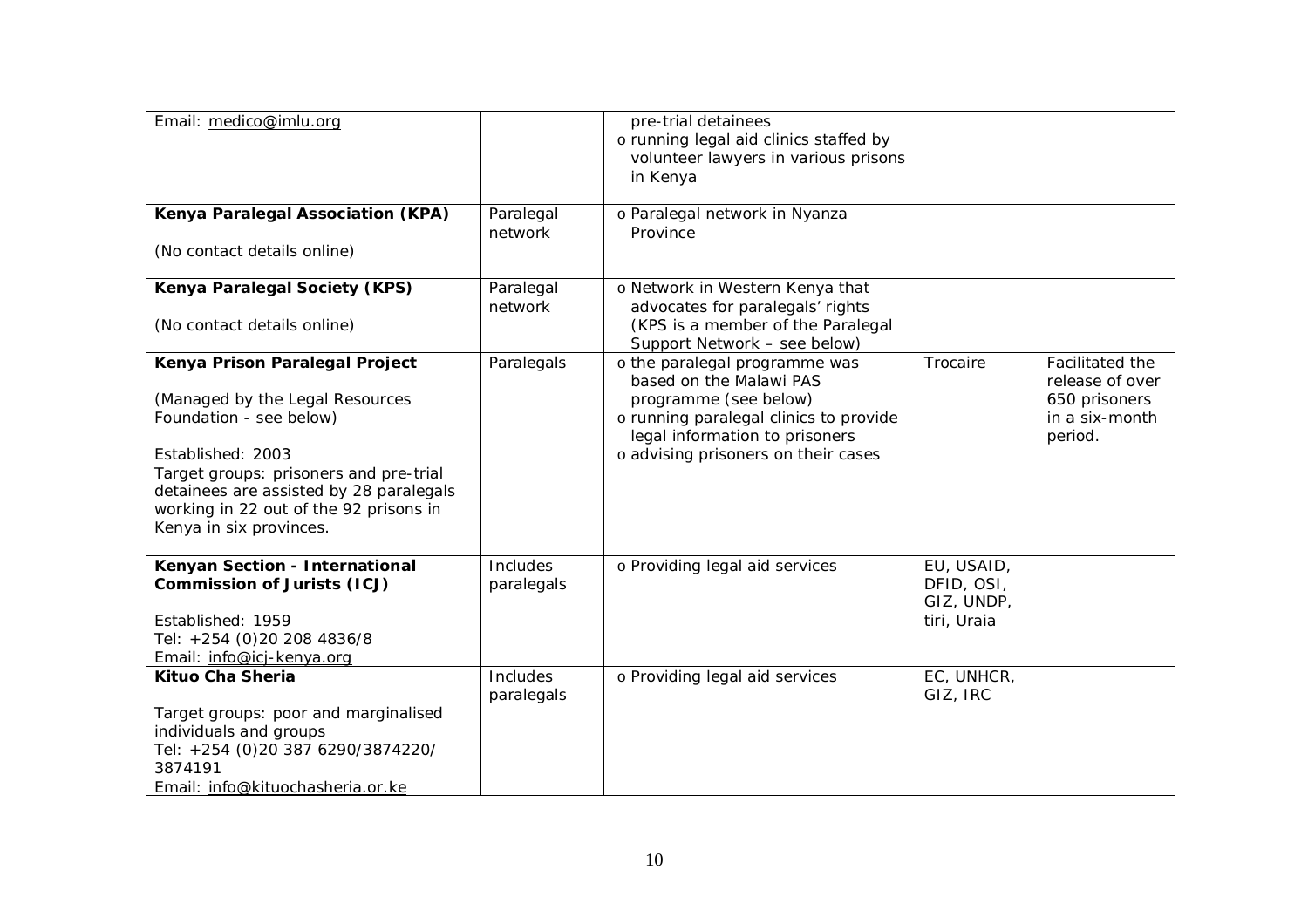| <b>Legal Resources Foundation</b><br>Established: 1993<br>Target groups: pre-trial detainees in<br>prisons<br>Tel: +254 (0)2 272 0598<br>Email: info@lrf-kenya.org | <b>Trains</b><br>paralegals                                      | o promoting access to justice through<br>human rights education, research<br>and policy/advocacy initiatives<br>o training paralegals<br>o managing the Secretariat of the<br>Paralegal Support Network<br>(PASUNE) - see below.<br>o running legal aid clinics in prisons                                                                                                                                                                                                                                                                                                                                                 | UNDP, Danish<br>Embassy,<br>OSJI,<br>Netherlands<br>Embassy,<br>Kenya<br>Human<br>Rights<br>Commission<br>Women<br><b>Fighting AIDS</b><br>in Kenya | Approximately<br>10,000 inmates<br>are reached<br>monthly.                                                                                                                                                                                                                                                                                                                               |
|--------------------------------------------------------------------------------------------------------------------------------------------------------------------|------------------------------------------------------------------|----------------------------------------------------------------------------------------------------------------------------------------------------------------------------------------------------------------------------------------------------------------------------------------------------------------------------------------------------------------------------------------------------------------------------------------------------------------------------------------------------------------------------------------------------------------------------------------------------------------------------|-----------------------------------------------------------------------------------------------------------------------------------------------------|------------------------------------------------------------------------------------------------------------------------------------------------------------------------------------------------------------------------------------------------------------------------------------------------------------------------------------------------------------------------------------------|
| <b>Muslims for Human Rights (MUHURI)</b><br>Established: 1997<br>Target groups: remandees.<br>Tel: 41 231 5607/8<br>Email: muhuri@muhuri.org                       | Pro bono<br>lawyers,<br>university<br>clinicians,<br>paralegals. | o providing legal aid services<br>o enhancing pre-trial justice by<br>working with relevant government<br>institutions to advocate for the<br>improved administration of justice<br>o legal awareness raising<br>o working to influence justice laws<br>and policies that need to be<br>reviewed under the new<br>constitution to ensure they promote<br>pre-trial justice<br>o providing pre-trial legal assistance<br>and conducting strategic litigation<br>o advocating for the provision of<br>quality legal aid in ordinary criminal<br>cases<br>o analysis of processes and decisions<br>made by the Kenyan courts. |                                                                                                                                                     | July 2009 -<br>June 2011:<br>- 170 prison<br>warders trained<br>$-10,000$<br>families of<br>accused<br>persons traced<br>and given legal<br>aid<br>$-60,899$<br>inmates<br>reached<br>through<br>paralegal aid<br>clinics<br>$-604$ cases<br>taken by<br>lawyers after<br>legal aid days<br>in the prisons<br>- 359 justice<br>actors actively<br>participating on<br><b>Court Users</b> |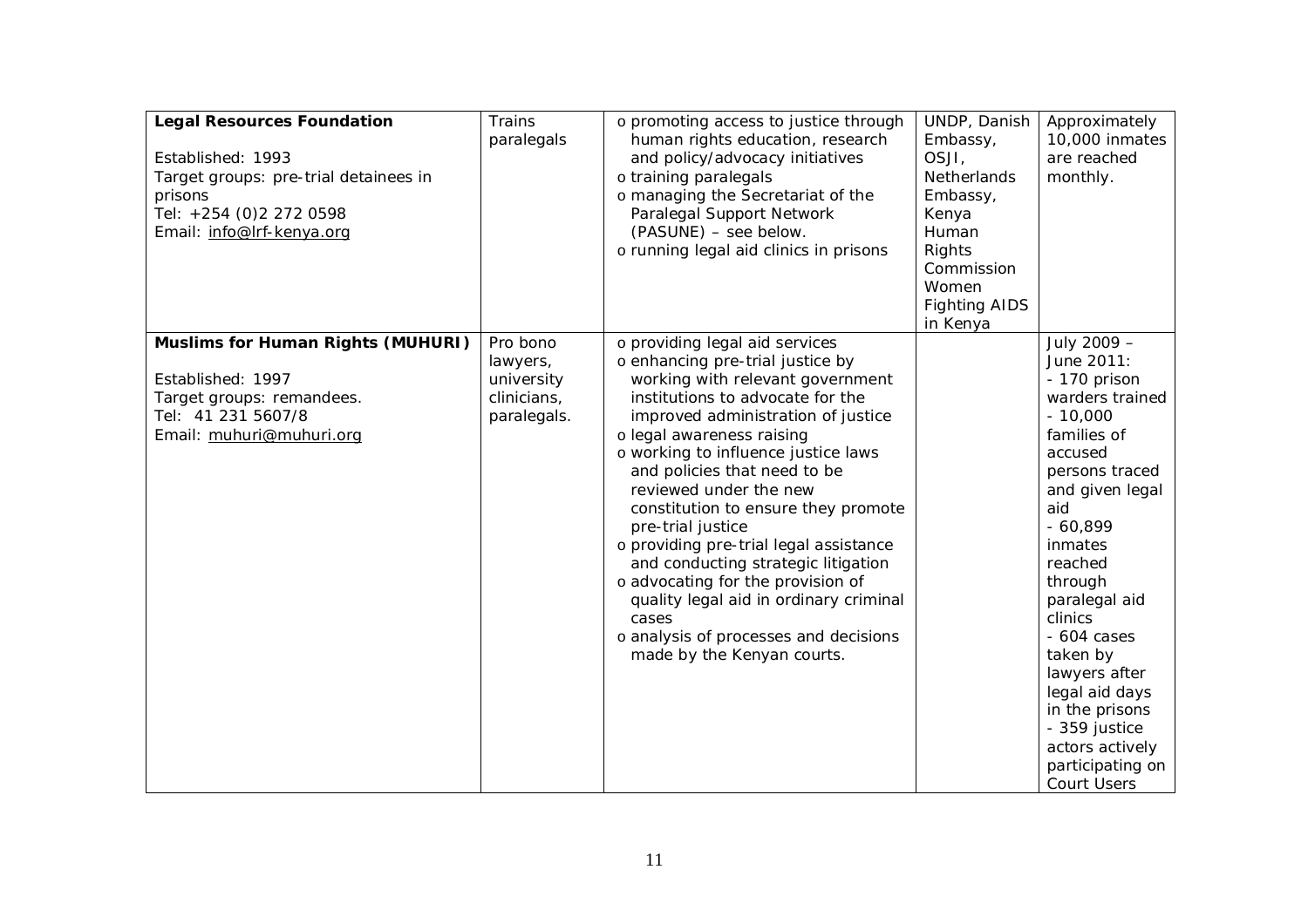|                                                                                               |                        |                                                                                                                                                                                                          | Committees |
|-----------------------------------------------------------------------------------------------|------------------------|----------------------------------------------------------------------------------------------------------------------------------------------------------------------------------------------------------|------------|
| <b>Paralegal Support Network</b><br>(PASUNE)<br>(No contact details online)                   | Paralegal<br>network   | o The network has 27 paralegal<br>organisations as members<br>o The main activities are as follows:<br>human rights monitoring, training<br>of paralegals, developing common<br>standards for paralegals |            |
| People's Empowerment and<br><b>Development Services (PEDS)</b><br>Email: peds@westernet.co.ke | Includes<br>paralegals | o Providing legal aid services                                                                                                                                                                           |            |

# **LIBERIA**

**State and/or bar association provision for legal aid:** The Magistrates Sitting Programme detailed below, is stated-funded

| <b>American Bar Association's Rule Of</b><br>Law Initiative (ABA ROLI)<br>Established: 2009<br>Target groups: pre-trial detainees in<br>Monrovia Central Prison<br>Tel: +231 880 556 042<br>Email: georgek@staff.abanet.org | Lawyers,<br>interns and<br>prison<br>monitors | o The ROLI provides legal aid for<br>cases processed by the Magistrates<br>Sitting Programme (see above).                                                                                                                                                                                                                                                                         | OSI and<br>Prison<br>Fellowship<br>International | Released more<br>than 450<br>detainees (as<br>of May 2010)<br>from Monrovia<br>Central Prison. |
|-----------------------------------------------------------------------------------------------------------------------------------------------------------------------------------------------------------------------------|-----------------------------------------------|-----------------------------------------------------------------------------------------------------------------------------------------------------------------------------------------------------------------------------------------------------------------------------------------------------------------------------------------------------------------------------------|--------------------------------------------------|------------------------------------------------------------------------------------------------|
| Liberia Access to Justice Practicum<br>Established: 2009<br>Target groups: pre-trial detainees in<br>Monrovia Central Prison<br>Tel: $+5404588400$ (Washington and<br>Lee University School of Law)                         | Law students                                  | o This is joint programme of the<br>Washington and Lee University<br>School of Law, UNODC and the<br>Louis Arthur Grimes School of Law<br>at the University of Liberia<br>o 12 students assist magistrates<br>working on the Magistrates Sitting<br>Programme (see above) by<br>undertaking record-keeping,<br>identifying detainees for hearings,<br>strengthening communication | <b>UNDP</b>                                      | 3-10 detainees<br>are released<br>daily.                                                       |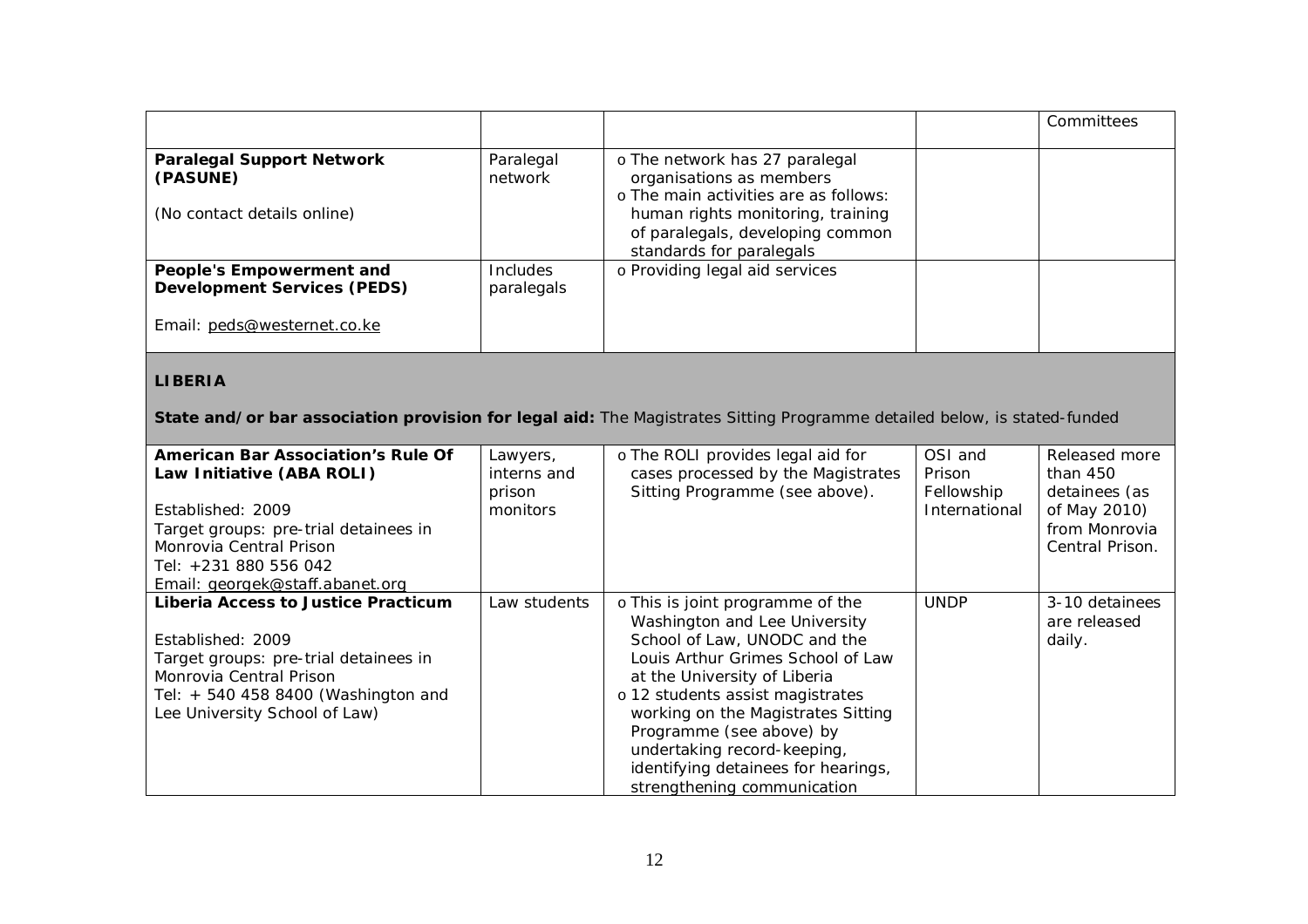|                                                                                                                                                                                        |                                  | between the court and the prison<br>and explaining rulings to detainees.                                                                                                                                                                                                                                                                                                                                                         |                                                             |                                                                                              |
|----------------------------------------------------------------------------------------------------------------------------------------------------------------------------------------|----------------------------------|----------------------------------------------------------------------------------------------------------------------------------------------------------------------------------------------------------------------------------------------------------------------------------------------------------------------------------------------------------------------------------------------------------------------------------|-------------------------------------------------------------|----------------------------------------------------------------------------------------------|
| Magistrate Sitting Programme (MSP)<br>Established: 2009<br>Target groups: pre-trial detainees in<br>Monrovia Central Prison.                                                           | Magistrates                      | o the programme is managed by the<br>Ministry of Justice and the Liberian<br>Supreme Court<br>o magistrates from 6 courts in<br>Monteserrado County visit Monrovia<br>Central Prison to hold pre-trial<br>hearings 6 days a week and<br>perform pre-trial assessments to<br>determine whether defendants<br>should continue to be detained.                                                                                      |                                                             |                                                                                              |
| Prison Fellowship International<br>(PFI) - Liberia<br>Established: 1982<br>Target groups: pre-trial detainees in 4<br>prisons<br>Tel: +231 664 41 08<br>Email: pfliberia2002@yahoo.com | <b>Volunteers</b><br>and lawyers | o collecting data on prisoners in need<br>of assistance<br>o identifying the necessary evidence<br>and witnesses required for court<br>proceedings<br>o offering mediation services                                                                                                                                                                                                                                              |                                                             | Facilitated the<br>release of 117<br>pre-trial<br>detainees from<br>February to<br>June 2009 |
| Prison Fellowship Liberia<br>Established: 2005<br>Target groups: pre-trial detainees in<br>Monrovia Central Prison<br>Tel: +231 651 41 61<br>Email: pfliberia@yahoo.com                | NGO workers                      | o monitoring cases to ensure that<br>they go to court within 2 weeks of a<br>complaint being filed. If the case is<br>not assigned to court within 2<br>weeks, the detainee is conditionally<br>released<br>o advocating for the release of pre-<br>trial detainees accused of minor<br>offenses<br>o paying bond fees to the courts<br>where the prisoners are unable to<br>afford them in order to facilitate<br>their release | Friends of<br>Prisoners<br>(Swaziland)<br><b>US Embassy</b> | Facilitated the<br>release of 40<br>pre-trial<br>detainees<br>under one<br>initiative.       |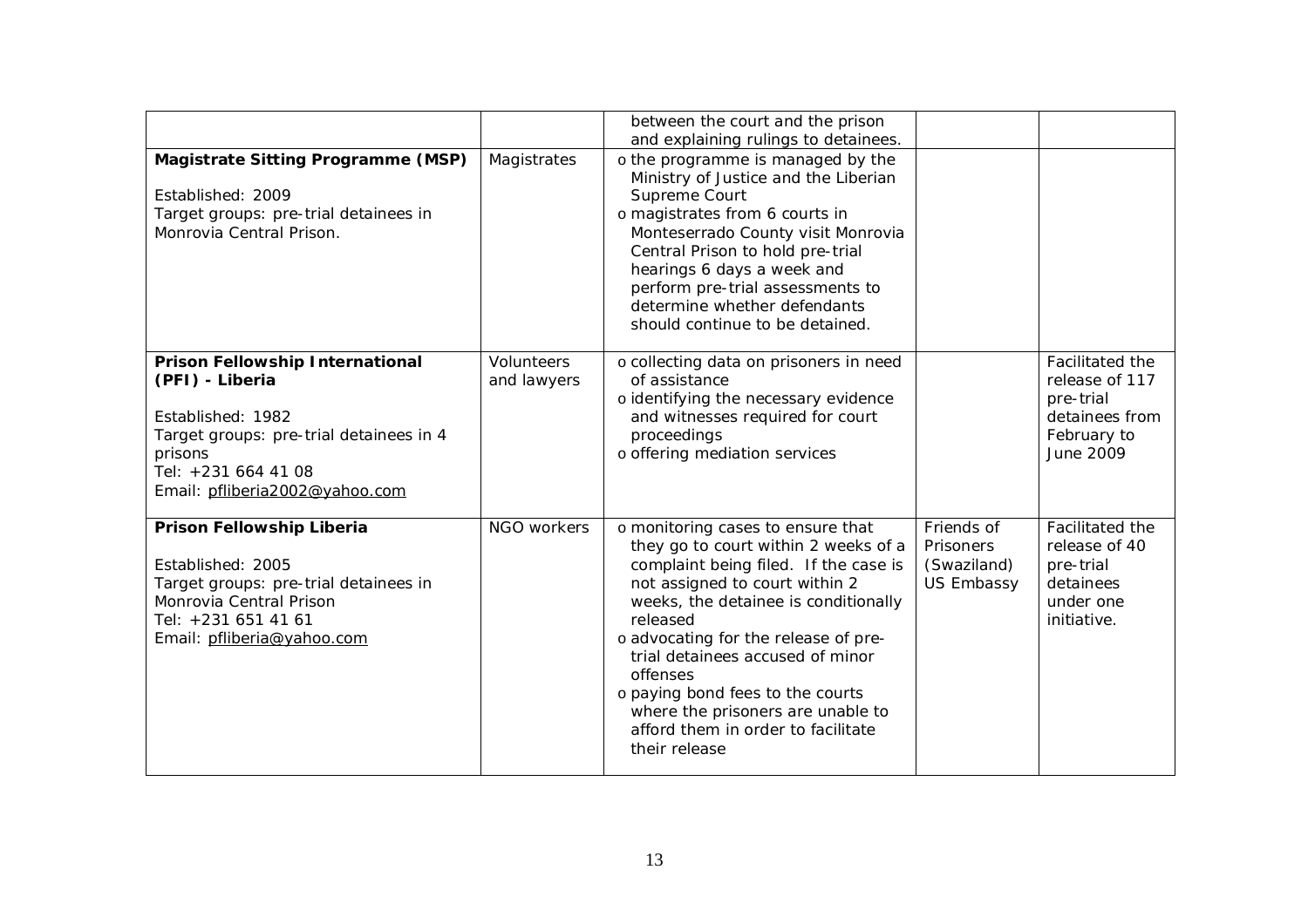# **MALAWI**

**State and/or bar association provision for legal aid:** Legal aid is provided by the Ministry of Justice and Constitutional Affairs' legal aid department.

| <b>Paralegal Advisory Service Institute</b> | Paralegals | o holding regular legal clinics in the | Between 2000    |
|---------------------------------------------|------------|----------------------------------------|-----------------|
| (PASI)                                      |            | prisons for pre-trial detainees. At    | and 2003, PAS   |
|                                             |            | the clinics the detainees practice     | facilitated the |
| Established: The Paralegal Advisory         |            | role-playing bail applications, cross- | release of over |
| Service (PAS) was established in 2000       |            | examinations, and pleas for            | 1000 prisoners  |
| and became the Paralegal Advisory           |            | mitigation.                            | and reduced     |
| Service Institute in 2007.                  |            | o explaining the process of criminal   | the remand      |
| Target groups: pre-trial detainees in 4 of  |            | prosecution to detainees               | population      |
| Malawi's main prisons (Mzuzu, Lilongwe,     |            | o meeting with police prosecutors to   | from a mean of  |
| Zomba and Chichin), police stations and     |            | review cases and facilitate the        | 35-40% prior    |
| courts                                      |            | release of detainees                   | to 2000 to less |
| Email: pas-msiska@sdnp.org.mw               |            | o For convicted prisoners, paralegals  | than 25% in     |
|                                             |            | assist with sentence appeals.          | 2004-7 (one of  |
|                                             |            |                                        | the lowest in   |
|                                             |            |                                        | Africa)         |

# **MALI**

**State and/or bar association provision for legal aid:** No information.

| <b>Association Deme So</b>                                                                                                                                                                    | Includes 100 | o Providing legal aid services at the                                                                              | <b>Netherlands</b>                                                                         | Thousands                                                                                                                                 |
|-----------------------------------------------------------------------------------------------------------------------------------------------------------------------------------------------|--------------|--------------------------------------------------------------------------------------------------------------------|--------------------------------------------------------------------------------------------|-------------------------------------------------------------------------------------------------------------------------------------------|
| Established: 1992<br>Target groups: local communities based<br>in Koulikoro (Sanankoroba, Siby and<br>Koulikoro city), Sikasso and Ségou<br>Tel: 20294171<br>Email: cidemeso@afribonemali.net | paralegals   | community level, in particular legal<br>awareness/education, legal advice,<br>mediation, orientation and referrals | Embassy,<br>Denmark<br>Embassy<br>Oxfam Novib,<br>technical<br>support from<br><b>DIHR</b> | sensitised on<br>legal issues at<br>the village<br>level.<br>Resolving<br>conflicts within<br>communities.<br>through legal<br>advice and |
|                                                                                                                                                                                               |              |                                                                                                                    |                                                                                            | mediation.                                                                                                                                |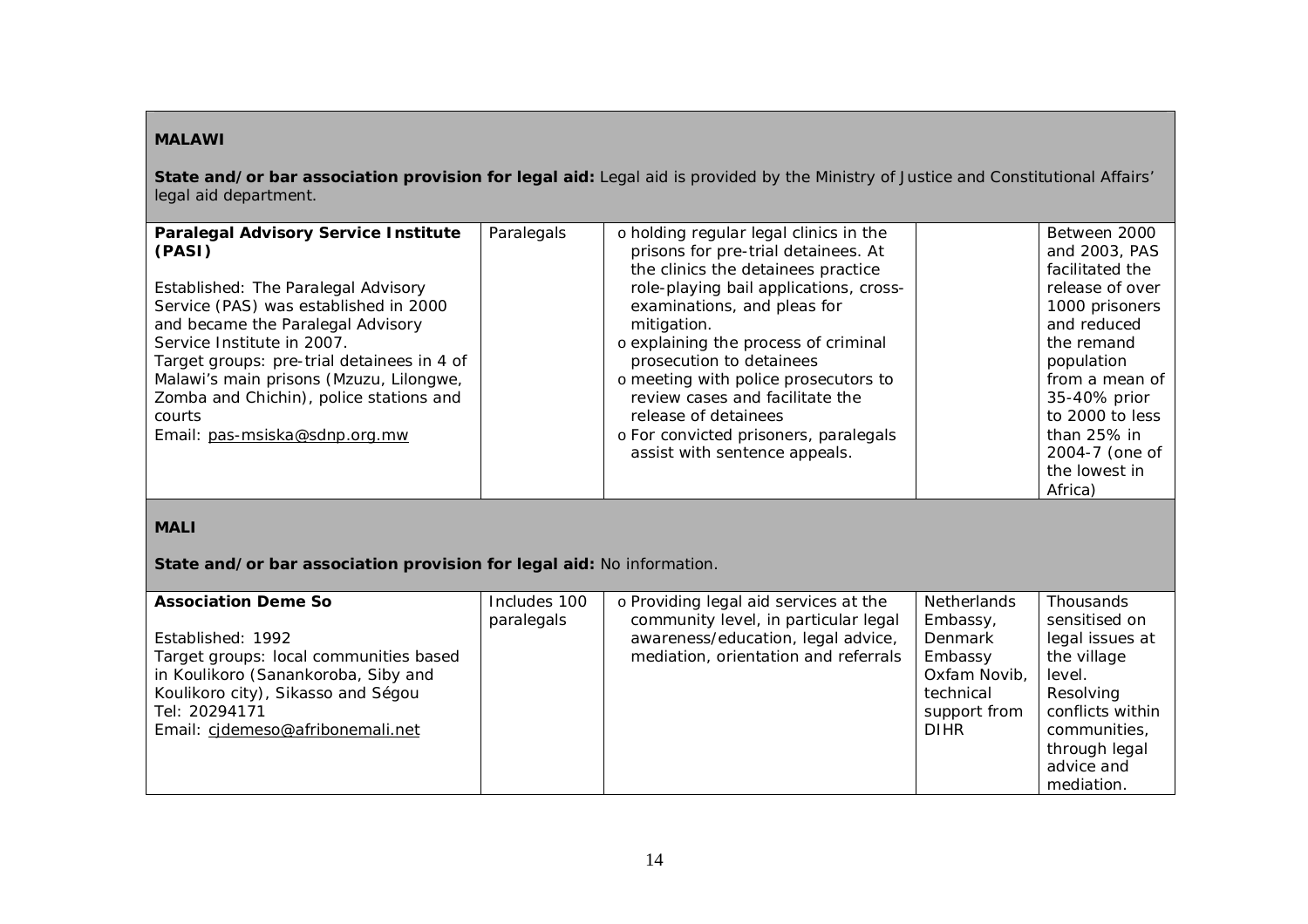| <b>Association des Juristes Maliennes</b><br>(AJM)<br>Established: 1988<br>Target groups: local communities in<br>Koulikoro (Kati) and Tombouctou<br>Tel: +223 221 0146<br>Email: cabinetsoya@afribone.net.ml                                                                                       | Includes 40<br>paralegals | o Providing legal aid services at<br>community level, in particular legal<br>awareness and education, legal<br>advice, mediation and referrals                                                                         |                                                                                                    |                                                                                                                |
|-----------------------------------------------------------------------------------------------------------------------------------------------------------------------------------------------------------------------------------------------------------------------------------------------------|---------------------------|------------------------------------------------------------------------------------------------------------------------------------------------------------------------------------------------------------------------|----------------------------------------------------------------------------------------------------|----------------------------------------------------------------------------------------------------------------|
| Association for Women in Law and<br>Development in Africa / Femmes,<br>Droit et Développement en Afrique<br>(WILDAF/FeDDAF)<br>Established: 1995<br>Target groups: local communities,<br>particularly women, in the Mopti area<br>Tel: +223 229 9182 / +223 223 6708<br>Email: wildafmali@cefib.com | Includes 20<br>paralegals | o Providing legal aid services at<br>community level, in particular legal<br>awareness and education, legal<br>advice, mediation, orientation and<br>referral                                                          |                                                                                                    |                                                                                                                |
| Association pour le Progrès et la<br>Défense des Droits des Femmes<br>(APDF)<br>Established: 1991<br>Target groups: local communities,<br>particularly women and girls in Kayes<br>Tel: + 223 229 1028<br>Email: APDF@datatech.toolnet.org                                                          | Includes 20<br>paralegals | o Providing legal aid services at<br>community level, in particular legal<br>awareness and education, legal<br>advice, mediation, orientation and<br>referral                                                          |                                                                                                    |                                                                                                                |
| Cadre National de Pilotage du<br>Curriculum de formation des<br>Parajuristes (CNPCP ou 'Le Cadre')<br>Established: 2006<br>Target groups: member NGOs and local<br>communities                                                                                                                      | Paralegal<br>network      | o Membership: 5 paralegal NGOs<br>(Deme So, AJM, APDF, CAFO and<br>WILDA/FeDDAF)<br>o Coordinating the provision of legal<br>aid services by paralegals<br>o Training paralegals according to a<br>national curriculum | Netherlands<br>Embassy,<br><b>Denmark</b><br>Embassy,<br>Oxfam Novib,<br>technical<br>support from | 200 paralegals<br>trained in the<br>national<br>curriculum for<br>paralegals.<br>Development<br>of a paralegal |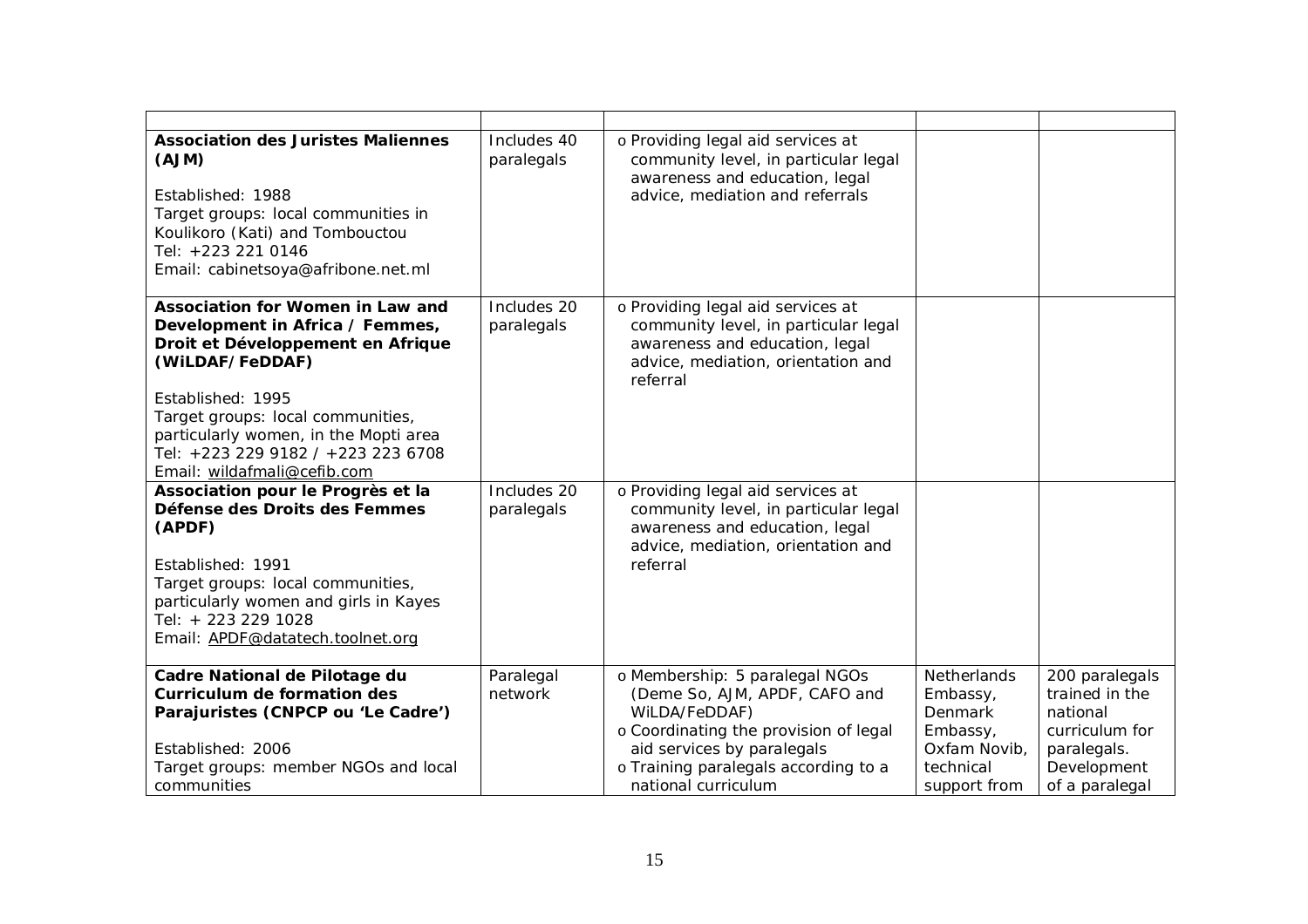| Tel: +223 229 4171                                                                                                                                      |             |                                          | <b>DIHR</b> | monitoring |  |
|---------------------------------------------------------------------------------------------------------------------------------------------------------|-------------|------------------------------------------|-------------|------------|--|
| Email: info@cnpcpmali.org                                                                                                                               |             |                                          |             | framework. |  |
| Coordination des Associations et                                                                                                                        | Includes 20 | o Providing legal aid services, in       |             |            |  |
| <b>ONG Féminines du Mali (CAFO)</b>                                                                                                                     | paralegals  | particular legal awareness and           |             |            |  |
|                                                                                                                                                         |             | education, legal advice, mediation,      |             |            |  |
| Established: 1991                                                                                                                                       |             | orientation and referral                 |             |            |  |
| Target groups: local communities,                                                                                                                       |             |                                          |             |            |  |
| particularly women in Bamako district                                                                                                                   |             |                                          |             |            |  |
| Tel: +223 671 5398 (Mme Traoré Oumou                                                                                                                    |             |                                          |             |            |  |
| Touré), +223 683 9133 (Monsieur Maïga)                                                                                                                  |             |                                          |             |            |  |
| Email: cafo@afribonemali.net                                                                                                                            |             |                                          |             |            |  |
| <b>MOZAMBIQUE</b>                                                                                                                                       |             |                                          |             |            |  |
| State and/or bar association provision for legal aid: The law provides for public defenders, based at the Mozambican Legal Aid<br>Institute (see below) |             |                                          |             |            |  |
| Legal Aid Clinic - Faculty of Law                                                                                                                       | 20 law      | o Providing legal aid in criminal cases, | OSISA,      |            |  |
| (UEM)                                                                                                                                                   | students.   | especially for pre-trial detainees       | PNUD        |            |  |

| (UEM)<br>Established: 2002<br>Target groups: prisoners and pre-trial<br>detainees<br>Tel: +258 275 703 16/ 214 907 64<br>Email: cpj@uem.mz /<br>nadjadoc2004@yahoo.com.br | students,<br>10 trained<br>volunteers,<br>40 trained<br>lawyers | especially for pre-trial detainees<br>o running a student clinical legal<br>programme for students of the Bar<br>o providing legal and social<br>counselling for vulnerable and<br>indigent persons<br>o running legal aid programmes for<br>prisoners with the assistance of law<br>students<br>o Running education and human<br>rights awareness courses<br>o Disseminating legal information in<br>the community | <b>PNUD</b>                        |  |
|---------------------------------------------------------------------------------------------------------------------------------------------------------------------------|-----------------------------------------------------------------|---------------------------------------------------------------------------------------------------------------------------------------------------------------------------------------------------------------------------------------------------------------------------------------------------------------------------------------------------------------------------------------------------------------------|------------------------------------|--|
| <b>Mozambican Legal Aid Public</b><br>Institute (IPAJ)                                                                                                                    | Law students<br>and<br>lawyers                                  | o running a practical programme for<br>students of the Bar<br>o providing legal aid for prisoners                                                                                                                                                                                                                                                                                                                   | National<br>govt.,<br><b>OSISA</b> |  |
| Established: 1994                                                                                                                                                         |                                                                 |                                                                                                                                                                                                                                                                                                                                                                                                                     |                                    |  |
| Target groups: prisoners and indigent                                                                                                                                     |                                                                 |                                                                                                                                                                                                                                                                                                                                                                                                                     |                                    |  |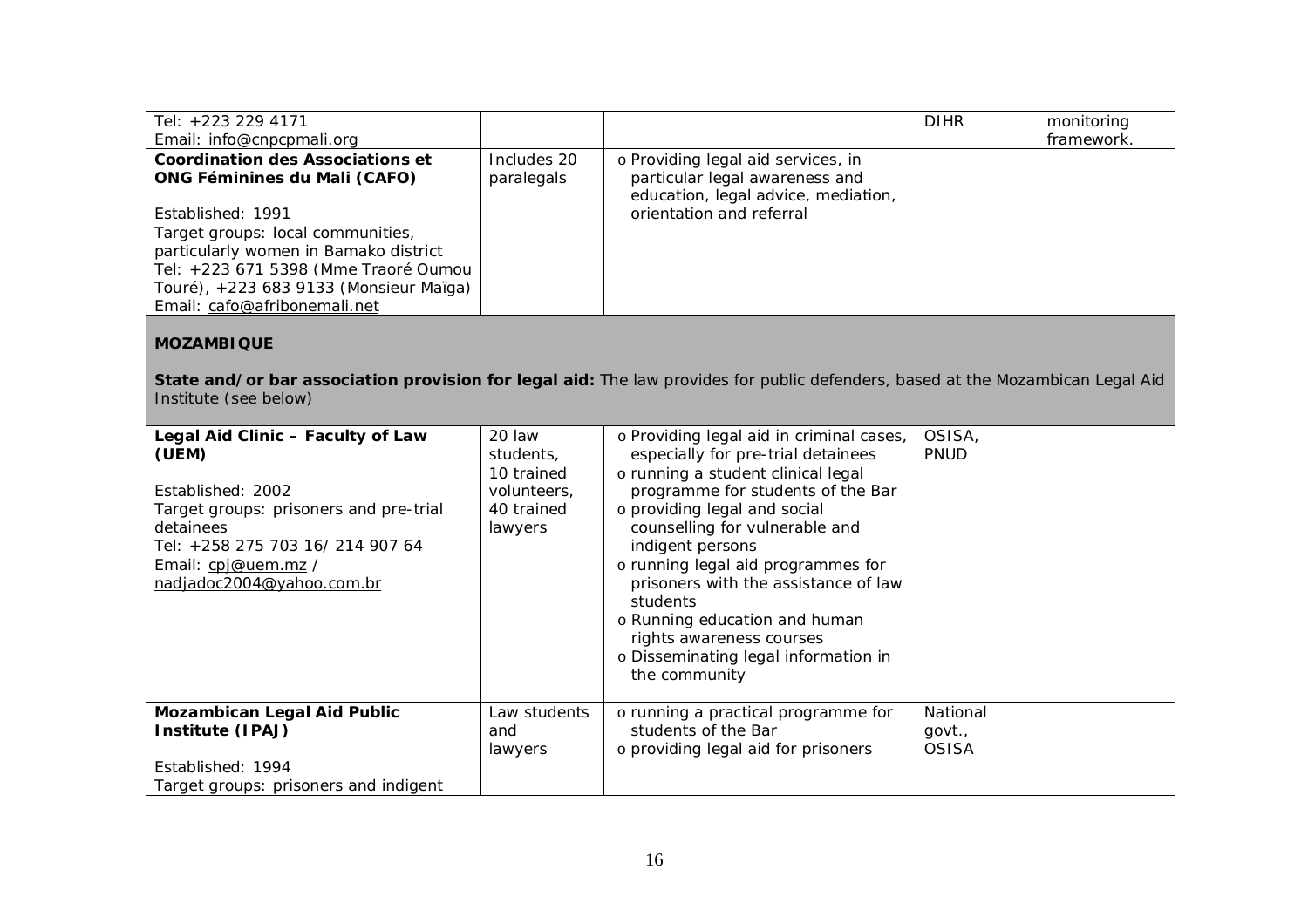| people<br>Tel: +258 213 093 40<br>Email: <i>ipajmjustica@gmail.com</i>                                                                                                                       |                           |                                                                                       |                                |  |
|----------------------------------------------------------------------------------------------------------------------------------------------------------------------------------------------|---------------------------|---------------------------------------------------------------------------------------|--------------------------------|--|
| Mozambique Human Rights League<br>(LDH)                                                                                                                                                      | Paralegals<br>and lawyers | o Providing legal aid for criminal<br>cases<br>o Conducting prison and police station | Govt. of<br>Norway,<br>Canada, |  |
| Established: 1994<br>Target groups: prisoners and pre-trial<br>detainees in prisons and police stations<br>with a head office in Maputo<br>Tel: +258 214 012 56<br>Email: liga.ldh@gmail.com |                           | visits<br>o Monitoring prison conditions                                              | Oxfam Novib                    |  |

# **NAMIBIA**

**State and/or bar association provision for legal aid:** Some provision for legal aid is made under the Legal Aid Act (1990)

| <b>Namibia Paralegal Association</b><br>Established: 2002<br>Target groups: local communities are<br>assisted by the Legal Assistance Centre<br>(see below)<br>Tel: +264 (0) 812 511 652<br>Email: info@namibiaparalegals.org                 | Paralegals | o making the law accessible to<br>disadvantaged Namibians by<br>sending paralegals into<br>communities to provide legal rights<br>information<br>o referring cases to human rights<br>lawyers | Mediacoop<br>Ltd., DLA<br>Piper, Legal<br>Assistance<br>Centre<br>Windhoek,<br>University of<br>Maryland<br>(Law Dept.) |  |
|-----------------------------------------------------------------------------------------------------------------------------------------------------------------------------------------------------------------------------------------------|------------|-----------------------------------------------------------------------------------------------------------------------------------------------------------------------------------------------|-------------------------------------------------------------------------------------------------------------------------|--|
| <b>Legal Assistance Centre's</b><br><b>Community Paralegal Volunteer</b><br><b>Training Programme</b><br>Established: 2001<br>Target groups: local communities at<br>various service points<br>Tel: +264 612 233 56<br>Email: info@lac.org.na | Paralegals | o training paralegals to provide legal<br>advice to local communities                                                                                                                         | <b>Finnish</b><br>Embassy                                                                                               |  |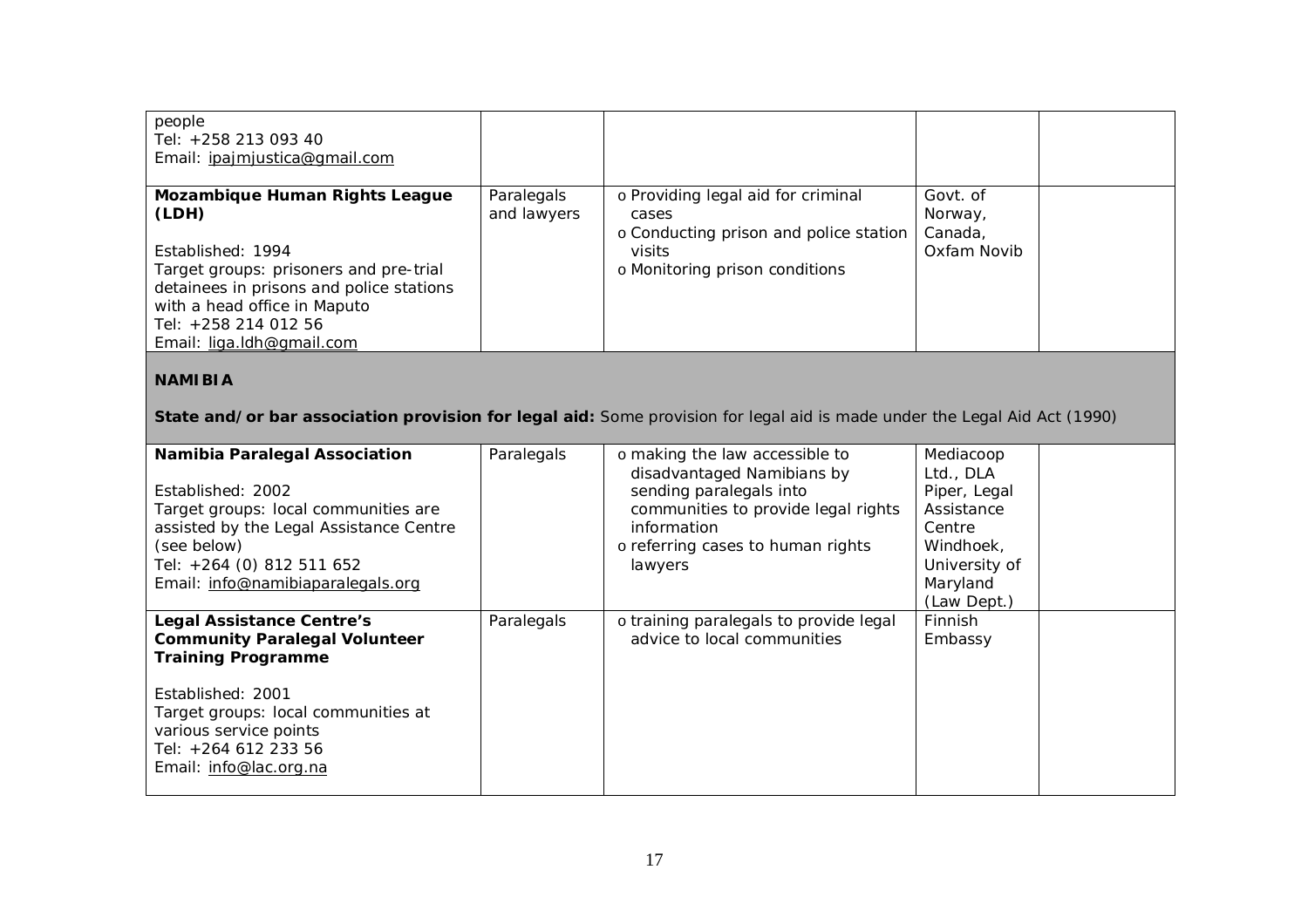### **NIGERIA**

**State and/or bar association provision for legal aid:** State and/or bar association provision for legal aid is provided by the Legal Aid Council of Nigeria (see below), the judicial legal aid scheme, the public defender's office and the Nigerian Bar Association (see below).

| <b>Civil Resources Development and</b><br>Documentation Centre (CIRDDOC)<br>Established: 1996<br>Target groups: prisoners and pre-trial<br>detainees at legal advice centres and<br>community information centres<br>Tel: +234 (0)803 313 2493<br>Email: cirddoc96@yahoo.com<br>info@cirddoc.org, | 100 trained<br>paralegals<br>and 5<br>lawyers | o provides free legal aid services<br>through paralegals<br>o works with the police to prevent<br>illegal arrests and detentions                                                                                                                                                                                                                          | The Ford<br>Foundation,<br>Heinrich Boell<br>Foundation,<br>UN Women                                                                     |                                                                                                                                                                        |
|---------------------------------------------------------------------------------------------------------------------------------------------------------------------------------------------------------------------------------------------------------------------------------------------------|-----------------------------------------------|-----------------------------------------------------------------------------------------------------------------------------------------------------------------------------------------------------------------------------------------------------------------------------------------------------------------------------------------------------------|------------------------------------------------------------------------------------------------------------------------------------------|------------------------------------------------------------------------------------------------------------------------------------------------------------------------|
| <b>Global Rights</b><br>Established: 1978<br>Target groups: poor and marginalised<br>individuals with a focus on women in the<br>northern states of Nigeria<br>Tel: +234 9783 0116<br>Email: nigeria@globalrights.org                                                                             | Paralegals                                    | o raising awareness of the complex<br>system of sharia, traditional courts<br>and common law<br>o working to introduce a tailored<br>paralegal training and court<br>accompaniment programme<br>o producing a paralegal toolkit                                                                                                                           | Atlantic<br>Philanthropie<br>s, Bill &<br>Melinda<br>Gates<br>Foundation,<br>Ford<br>Foundation,<br><b>OSI</b>                           |                                                                                                                                                                        |
| <b>Human Rights Law Service</b><br>(HURILAWS)<br>Established: 1997<br>Target groups: pre-trial detainees in 2<br>prisons in Lagos<br>Tel: + 234 1 474 1081 / +234 1 745<br>3732<br>Email: hurilaws@hurilaws.org                                                                                   | NGO workers,<br>paralegals,<br>lawyers.       | o HURILAWS is a think tank that has<br>collaborated with the Inter-African<br>Network for Human Rights and<br>Development (AFRONET) and the<br>Justice Development and Peace<br>Commission (JDPC) to reduce<br>prison congestion in two prisons<br>o HURILAWS has also collaborated<br>with the British Institute of<br>International and Comparative Law | The French<br>Embassy,<br><b>MISEREOR</b><br>(Germany),<br>EU,<br>MacAurthur<br>Foundation,<br>OSIWA, NED,<br><b>British</b><br>Council. | The work with<br>the Presidential<br>Committee led<br>to the release<br>of 7000<br>detainees in<br>1999. Project<br>1000 in late<br>1998 led to the<br>release of 1000 |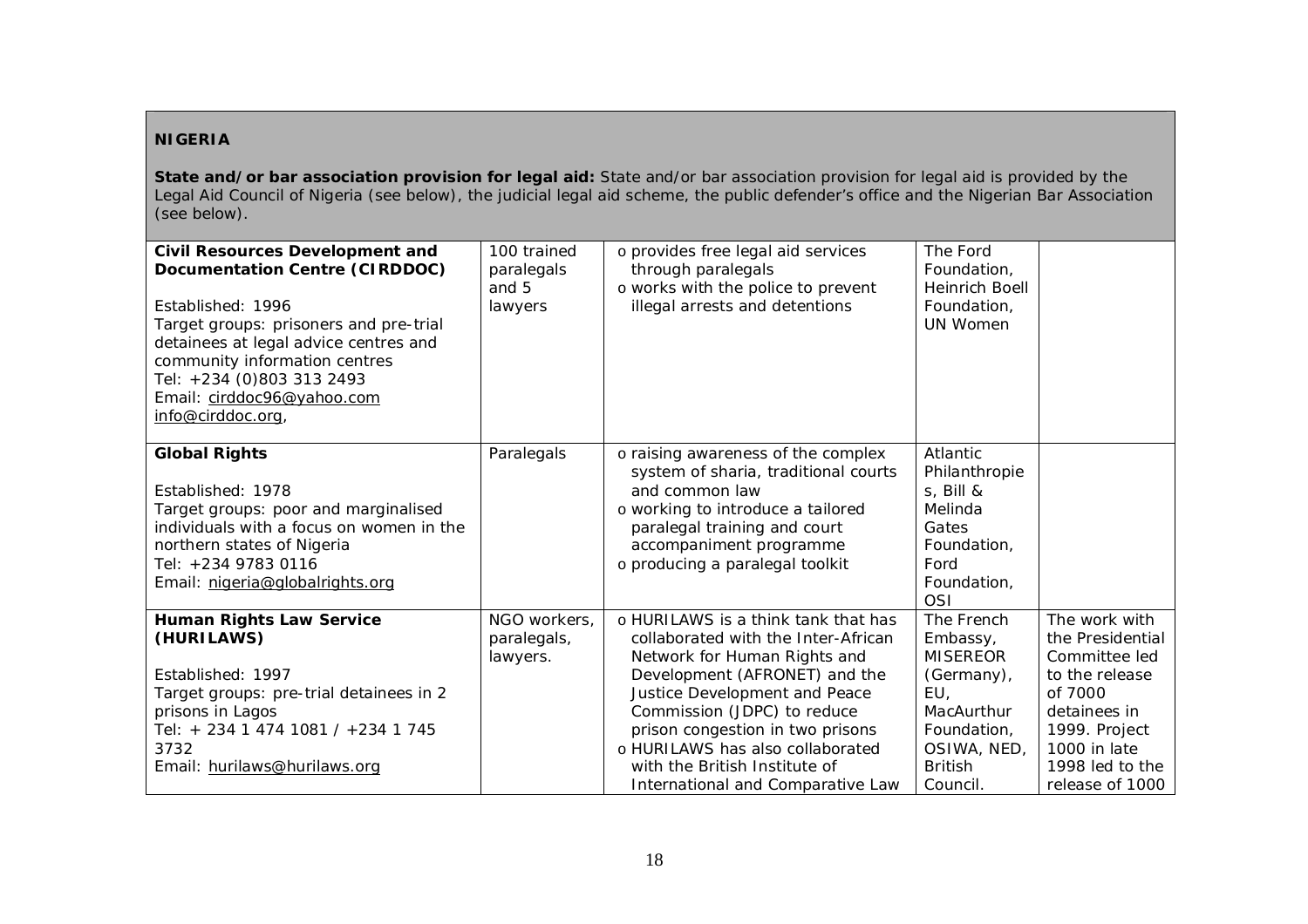| <b>Institute of Human Rights and</b><br>Humanitarian Law (IHRHL)<br>Established: 1988<br>Target groups: rural communities<br>through offices based in the Niger Delta<br>region<br>Tel: +234 084 231 716<br>Email: ihrhl@ihrhl.org                                                  | Paralegals<br>and lawyers | (BIICL)<br>o working with the Presidential<br>Committee on Prison Decongestion<br>o developing and publishing a<br>prisoner's rights manual<br>o running an Access to Justice Unit<br>which aims to build the capacity of<br>individuals to access the justice<br>system<br>o running legal clinics<br>o running a lawyer-to-lawyer network<br>o training 'barefoot lawyers' on the<br>basics of the law in order that they<br>can assist local communities | MacArthur<br>Foundation          | prisoners. |
|-------------------------------------------------------------------------------------------------------------------------------------------------------------------------------------------------------------------------------------------------------------------------------------|---------------------------|-------------------------------------------------------------------------------------------------------------------------------------------------------------------------------------------------------------------------------------------------------------------------------------------------------------------------------------------------------------------------------------------------------------------------------------------------------------|----------------------------------|------------|
| <b>Justice Development and Peace</b><br>Centre Catholic Diocese of Ondo,<br>Nigeria (JDPC)<br>Established: 1980s<br>Target groups: indigent prisoners in<br>Ondo, Okitipupa, Owo, Akure and Akoko.<br>Tel: +234 7 033 192 470/<br>+234 8 035 832 947<br>Email: idpcondo@hotmail.com |                           | o carrying out prison monitoring,<br>assisting detainees in need of legal<br>aid or any other assistance, working<br>to enhance the rule of law and<br>promoting human rights issues.                                                                                                                                                                                                                                                                       | MacArthur<br>Foundation          |            |
| Legal Aid Council of Nigeria (LACON)<br>Established: 1976 (by the federal<br>government)<br>Target groups: pre-trial detainees and<br>prisoners in prisons and police stations<br>and legal advice centres                                                                          | Duty<br>solicitors        | o providing legal aid with the aim of<br>addressing prison congestion<br>o running the Legal Aid Fund which<br>includes a dedicated fund for<br>addressing criminal justice system<br>'bottlenecks' such as a lack of<br>transport to bring detainees to trial.<br>o running legal aid clinics in remote<br>areas<br>o running prison visitation units and<br>the Women's and Children                                                                      | OSJI,<br>MacArthur<br>Foundation |            |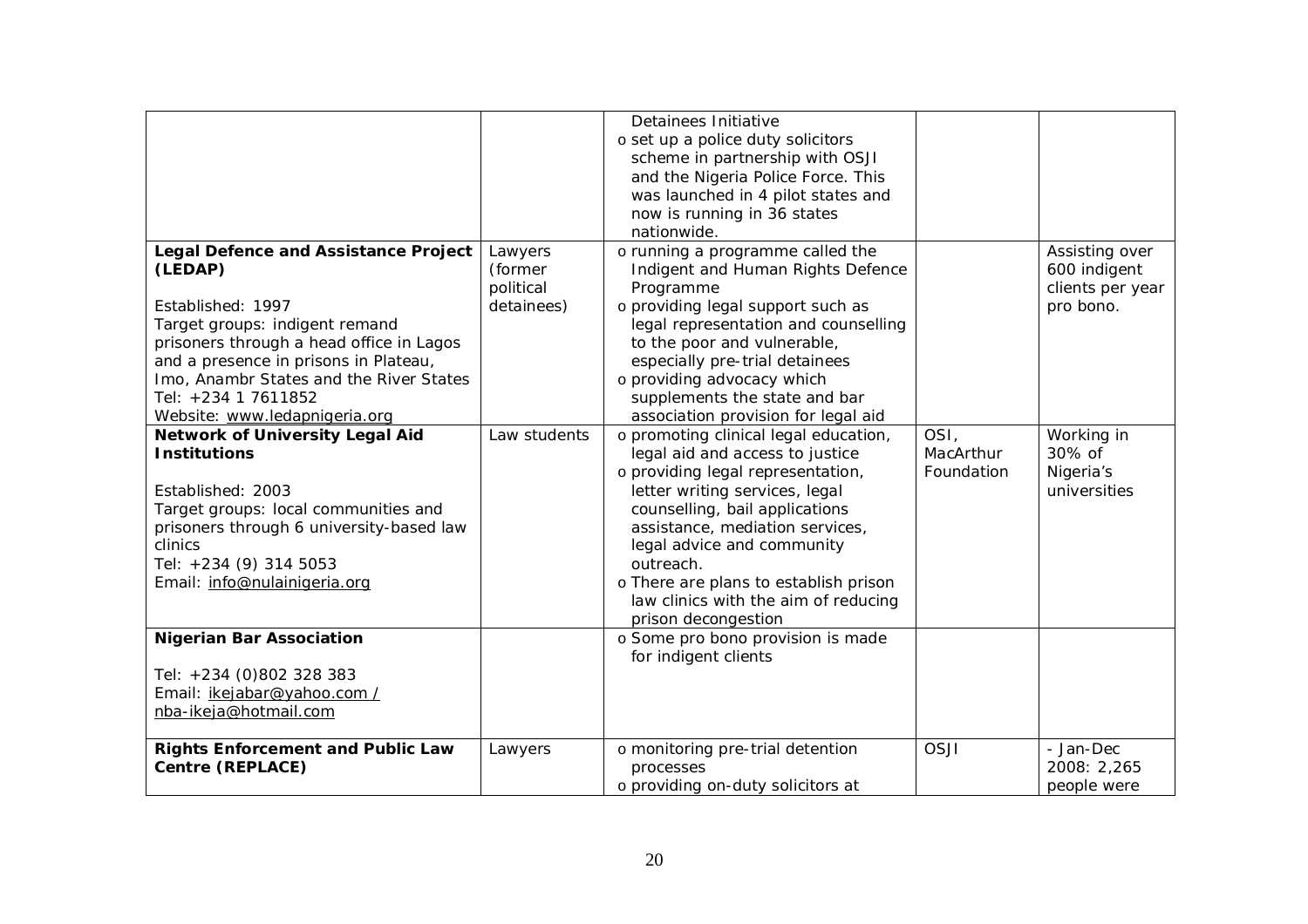| Established: 2004                                                                                                                                                 |                | police stations                         |        | released from |
|-------------------------------------------------------------------------------------------------------------------------------------------------------------------|----------------|-----------------------------------------|--------|---------------|
| Target groups: pre-trial detainees.                                                                                                                               |                | o designed a criminal justice           |        | police        |
| Tel: +234 09 623 2251                                                                                                                                             |                | information system in 2006 to           |        | detention and |
|                                                                                                                                                                   |                | capture and manage criminal             |        |               |
| Email: kaycee_a2j@yahoo.com                                                                                                                                       |                |                                         |        | 357 people    |
|                                                                                                                                                                   |                | justice system information              |        | were released |
|                                                                                                                                                                   |                |                                         |        | through the   |
|                                                                                                                                                                   |                |                                         |        | courts.       |
|                                                                                                                                                                   |                |                                         |        | - Jan-June    |
|                                                                                                                                                                   |                |                                         |        | 2009: 1,561   |
|                                                                                                                                                                   |                |                                         |        | people were   |
|                                                                                                                                                                   |                |                                         |        | released from |
|                                                                                                                                                                   |                |                                         |        | police        |
|                                                                                                                                                                   |                |                                         |        | detention and |
|                                                                                                                                                                   |                |                                         |        | 218 people    |
|                                                                                                                                                                   |                |                                         |        | were released |
|                                                                                                                                                                   |                |                                         |        | through the   |
|                                                                                                                                                                   |                |                                         |        | courts.       |
| <b>RWANDA</b><br>State and/or bar association provision for legal aid: A 1997 law requires the Kigali Bar Association to provide legal assistance<br>to indigents |                |                                         |        |               |
| Action pour le Développement du                                                                                                                                   | Legal officers | o areas of interest include: legal aid  |        |               |
| Peuple (ADEPE)                                                                                                                                                    | and            | in the criminal justice system and      |        |               |
|                                                                                                                                                                   | paralegals     | the development of a paralegal          |        |               |
| Established: 2002                                                                                                                                                 |                | curriculum/manual.                      |        |               |
| Target groups: women and youth in 6                                                                                                                               |                | o provision of legal information, legal |        |               |
| districts.                                                                                                                                                        |                | sensitisation, legal advice,            |        |               |
| Tel: 078 8521872                                                                                                                                                  |                | mediation and legal representation.     |        |               |
| Email: adepeu@yahoo.fr                                                                                                                                            |                | o 6 districts in total. Northern        |        |               |
|                                                                                                                                                                   |                | districts: Musanze and Burera           |        |               |
|                                                                                                                                                                   |                | Western districts: Rubavu, Nyabihu,     |        |               |
|                                                                                                                                                                   |                | Rutsiro, Ngororero.                     |        |               |
| Association de la jeunesse pour la                                                                                                                                | Legal officers | o providing legal aid for young people  | NPA,   |               |
| promotion des droits de l'homme et                                                                                                                                | and            | facing criminal prosecution             | Geneva |               |
|                                                                                                                                                                   |                |                                         |        |               |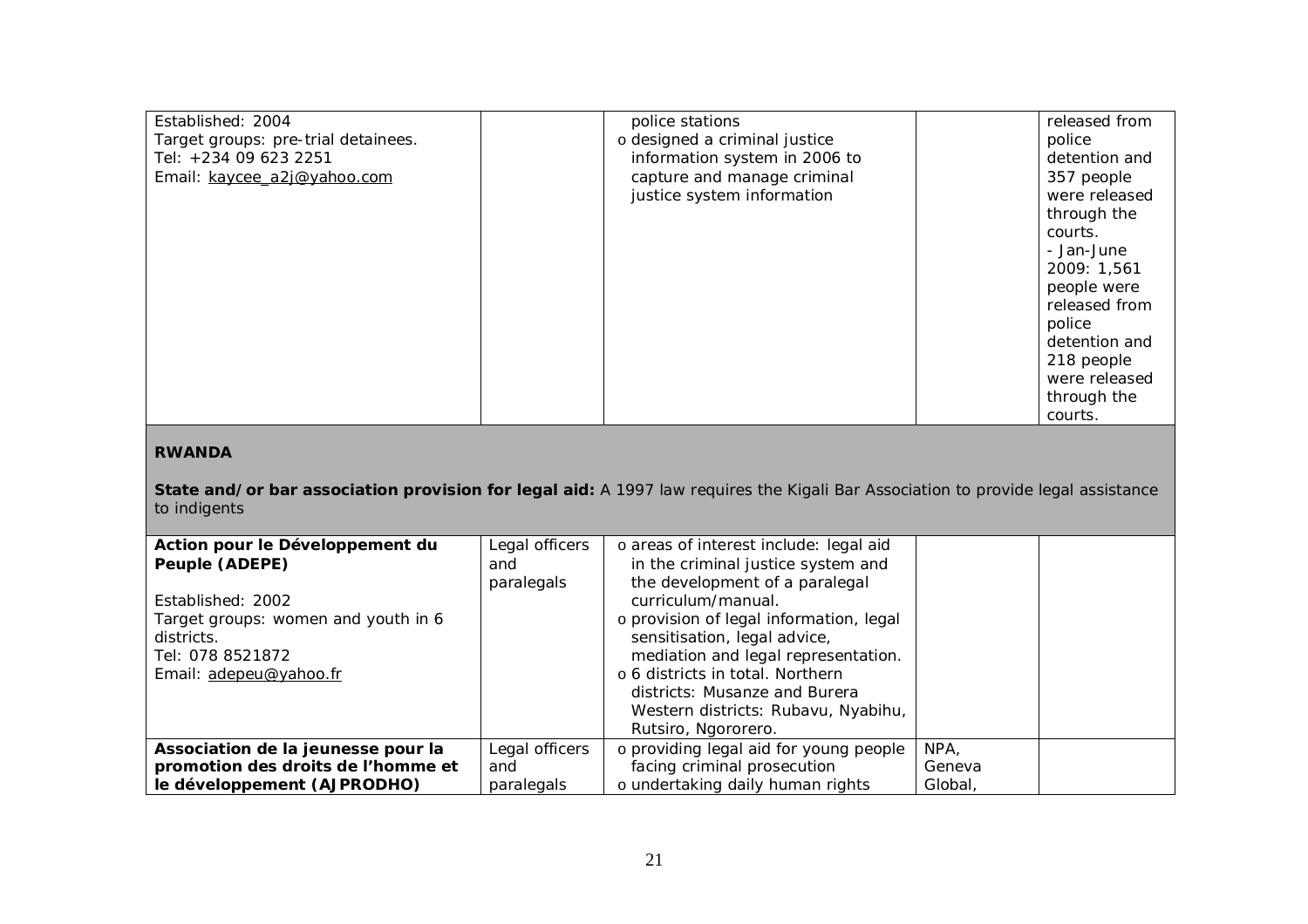| Established: 1997<br>Target groups: children and young<br>people through a headquarters in Kigali<br>and branch offices in the eastern,<br>western and southern provinces of<br>Rwanda<br>Tel: 510 077<br>Email: info@ajprodho.org /<br>ajprodho jijukirwa@yahoo.fr                                                                        |                                           | monitoring and interventions<br>o training paralegals<br>o conducting legal aid sessions in<br>prisons and police stations<br>o geographical coverage: provinces of<br>South, Central, East and West.                                 | DIHR,<br>Trocaire,<br>Centre<br>Canadien<br>d'Etude et de<br>Coopération<br>International<br>e, UNDP |                                                                        |
|--------------------------------------------------------------------------------------------------------------------------------------------------------------------------------------------------------------------------------------------------------------------------------------------------------------------------------------------|-------------------------------------------|---------------------------------------------------------------------------------------------------------------------------------------------------------------------------------------------------------------------------------------|------------------------------------------------------------------------------------------------------|------------------------------------------------------------------------|
| <b>Association Maison de Droit</b><br>Established: 2006<br>Target groups: women, children, youth,<br>genocide survivors, prisoners and people<br>living with HIV/AIDSin Rabavu (north);<br>Muhanga (south); Kayonza (east); and<br>Ngororero (west).<br>Tel: 078 853 6928 / 078 853 0781<br>Email: assmdd@yahoo.fr /<br>mbarusha1@yahoo.fr | Lawyers,<br>legal officers,<br>paralegals | o areas of interest: legal aid in the<br>criminal justice system, public<br>interest litigation, development of a<br>paralegal manual/curriculum, the<br>national regulatory and policy legal<br>aid framework, legislative analysis. |                                                                                                      |                                                                        |
| <b>Association of Genocide Widows</b><br>(AVEGA)                                                                                                                                                                                                                                                                                           | Includes<br>paralegals                    | o providing legal aid services                                                                                                                                                                                                        |                                                                                                      |                                                                        |
| <b>Association Rwandaise pour la</b><br>Défense des Droits de l'Homme<br>(ARDHO)<br>Established: 1990<br>Target groups: women, children, youth,<br>genocide survivors, prisoners and people<br>living with HIV/AIDS.<br>Tel: 0252 571 038 / 078 884 0607<br>Email: ardho@rwanda1.com                                                       | Legal officers<br>and<br>paralegals       | o areas of interest include: legal aid<br>in the criminal justice system,<br>development of a paralegal<br>curriculum/manual, legislative<br>analysis.                                                                                |                                                                                                      | From 2000 to<br>2005, judicial<br>defenders<br>worked on 332<br>cases. |
| <b>Association Rwandaise pour la</b>                                                                                                                                                                                                                                                                                                       | Includes                                  | o providing legal aid services                                                                                                                                                                                                        |                                                                                                      |                                                                        |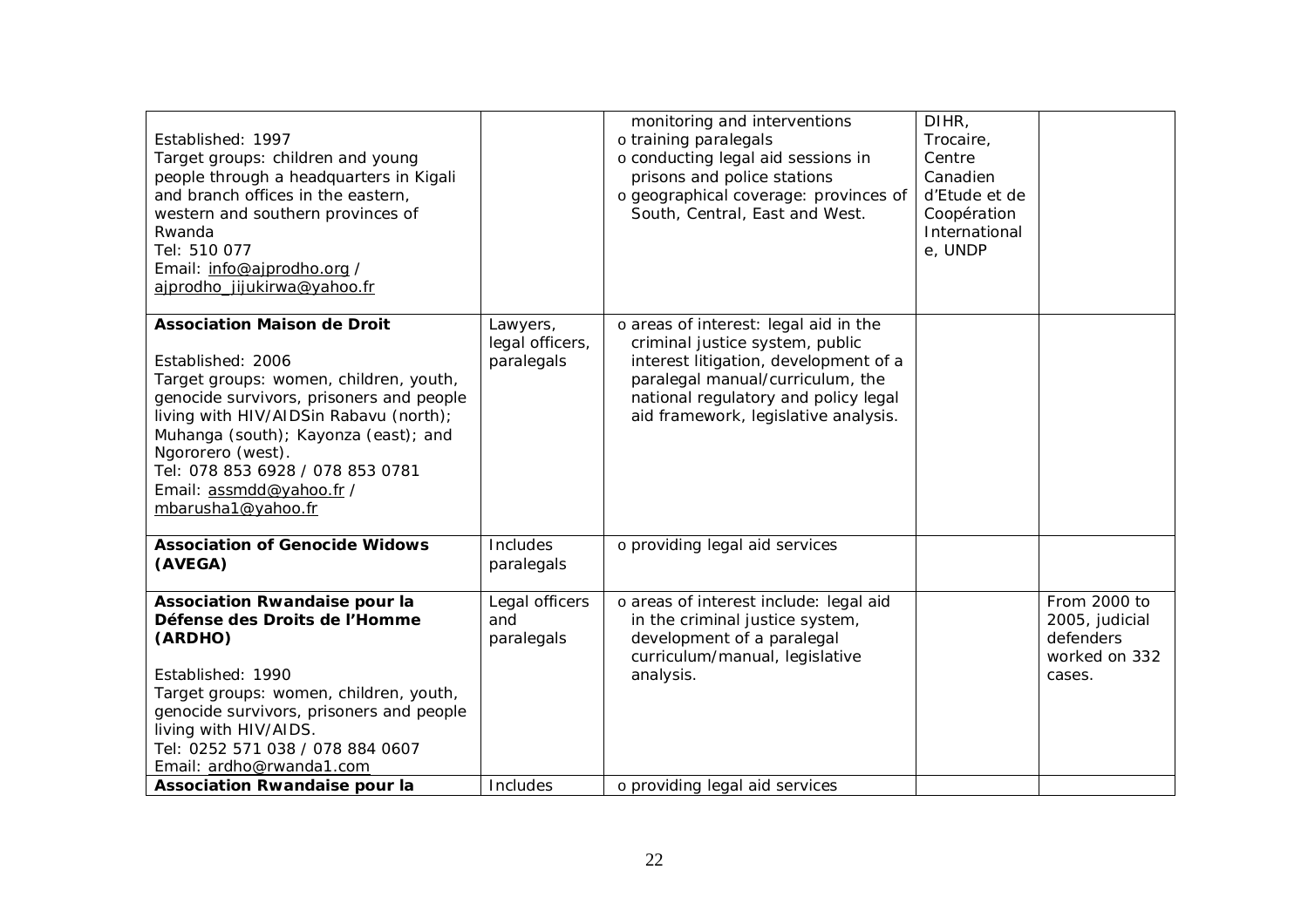| Défense des Droits de la Personne et             | paralegals     |                                       |  |
|--------------------------------------------------|----------------|---------------------------------------|--|
| des Libertés Publiques (ADL)                     |                |                                       |  |
|                                                  |                |                                       |  |
| Established: 1991                                |                |                                       |  |
| Tel: +250 575 697                                |                |                                       |  |
| Email: adlrwanda@yahoo.fr                        |                |                                       |  |
| <b>Association Rwandaise pour la</b>             | Lawyers and    | o areas of interest: legal aid in the |  |
| Promotion et la Connaissance des                 | legal officers | criminal justice system; legislation  |  |
| Droits de l'Homme                                |                | analysis.                             |  |
|                                                  |                | o providing legal information,        |  |
| Established: 2007                                |                | sensitisation, legal advice,          |  |
| Target groups: Women, children and<br>prisoners. |                | mediation, and legal representation.  |  |
| Tel: 078 852 7880                                |                |                                       |  |
| Email: arpcdh.rubavu@yahoo.fr                    |                |                                       |  |
| Centrale des Syndicats des                       | Includes       | o providing legal aid services        |  |
| Travailleurs du Rwanda (CESTRAR)                 | paralegals     |                                       |  |
|                                                  |                |                                       |  |
| <b>Collectif des Ligues et Associations</b>      | Includes       | o providing legal aid services        |  |
| de Défense des Droits de l'Homme                 | paralegals     |                                       |  |
| (CLADHO)                                         |                |                                       |  |
|                                                  |                |                                       |  |
| Tel: +250 572 740                                |                |                                       |  |
| Email: info@cladho.org                           |                |                                       |  |
|                                                  |                |                                       |  |
| <b>Conseil National des Organisations</b>        | Includes       | o providing legal aid services        |  |
| <b>Syndicales Libres (COSYLI)</b>                | paralegals     |                                       |  |
| Dufatanye                                        | Includes       | o providing legal aid services        |  |
|                                                  | paralegals     |                                       |  |
|                                                  |                |                                       |  |
| Duhozanye                                        | Includes       | o providing legal aid services        |  |
|                                                  | paralegals     |                                       |  |
|                                                  |                |                                       |  |
| Haguruka                                         | Includes       | o providing legal aid services        |  |
|                                                  | paralegals     |                                       |  |
|                                                  |                |                                       |  |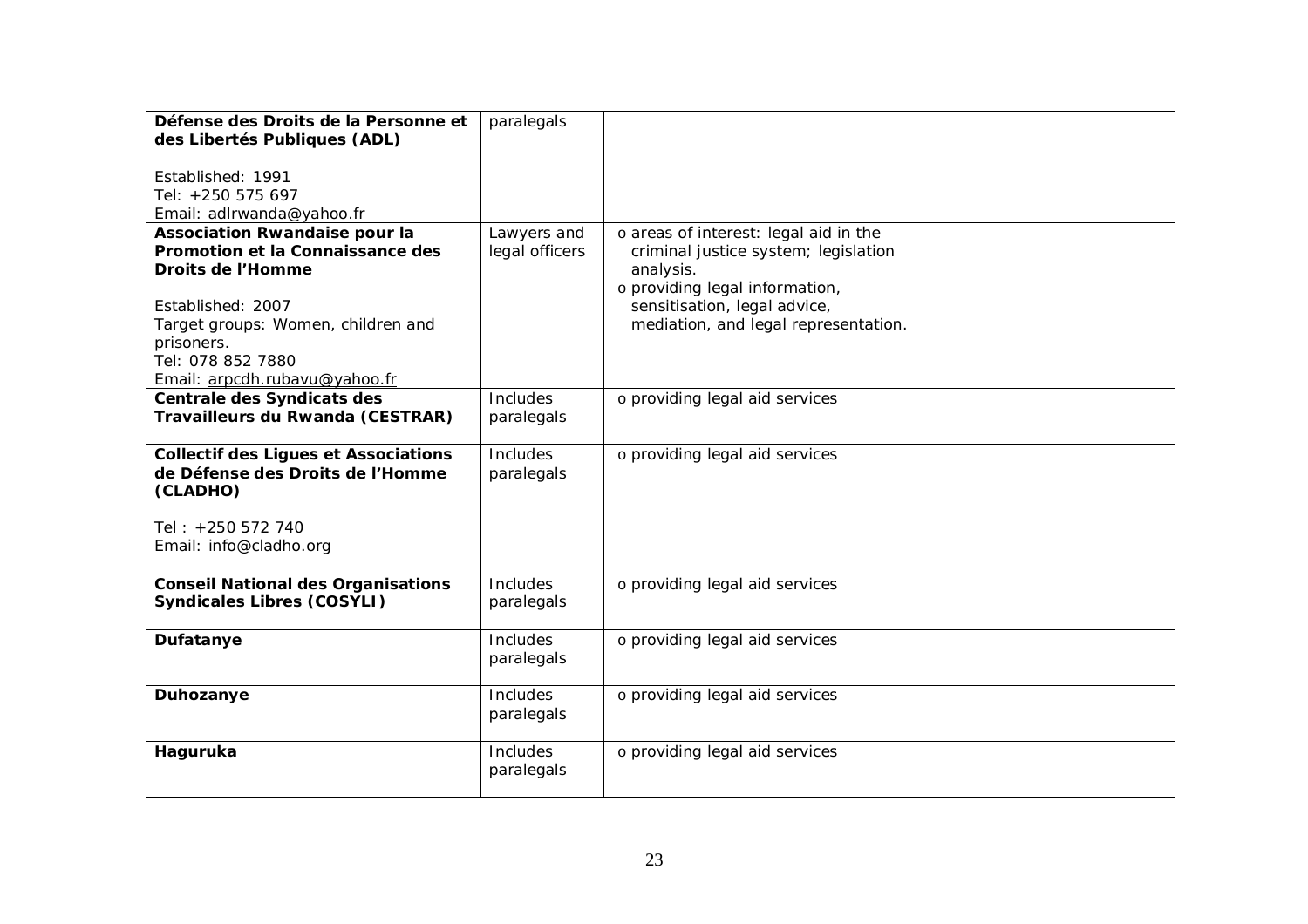| Human Rights First Rwanda<br><b>Association - Rwanda</b>                                                                                                                                                                                                    | Includes<br>paralegals                              | o providing legal aid services                                                                                                                                                                                                                                                                                             |                                                                                      |                                                                                                                                                                                                                                         |
|-------------------------------------------------------------------------------------------------------------------------------------------------------------------------------------------------------------------------------------------------------------|-----------------------------------------------------|----------------------------------------------------------------------------------------------------------------------------------------------------------------------------------------------------------------------------------------------------------------------------------------------------------------------------|--------------------------------------------------------------------------------------|-----------------------------------------------------------------------------------------------------------------------------------------------------------------------------------------------------------------------------------------|
| Institut Laïque Adventiste de Kigali<br>(INILAK) - Legal Aid Clinic                                                                                                                                                                                         | Includes law<br>students                            | o providing legal aid services                                                                                                                                                                                                                                                                                             |                                                                                      |                                                                                                                                                                                                                                         |
| <b>Judicial Defenders Corps</b><br>Established: 1997<br>Target groups: prisoners throughout<br>Rwanda                                                                                                                                                       | Judicial<br>defenders<br>(similar to<br>paralegals) | o providing legal representation to<br>people accused of genocide crimes<br>and victims of genocide<br>o conducting information campaigns<br>in prisons and communities to raise<br>awareness about trials in the<br>domestic courts and the role of<br>judicial defenders                                                 | <b>DIHR</b>                                                                          | In 2009, 521<br>children and<br>vulnerable<br>young people<br>detained in<br>police stations<br>were provided<br>with legal aid<br>services and<br>147 juvenile<br>prisoners were<br>trained to<br>represent<br>themselves in<br>court. |
| Justice and Peace Commission (CJP)<br>- Diocese of Nyundo<br>Established: 1991<br>Target groups: women, children, youth,<br>genocide survivors, prisoners, persons<br>living with HIV/AIDs.<br>Tel: 5510 3011 / 078 840 6851<br>Email: cdip_nyundo@yahoo.fr | Paralegals                                          | o development of a paralegal training<br>curriculum and manual.<br>o providing legal advice, legal<br>information, legal sensitisation and<br>legal representation.<br>o geographical coverage: 4 districts<br>fully covered (Rubavu, Ngororero,<br>Rutsiro, Karongi). 2 districts partly<br>covered: Nyabihu, Nyamasheke. |                                                                                      |                                                                                                                                                                                                                                         |
| Legal Aid Forum (LAF)<br>Established: 2006<br>Target groups: Civil society organisations<br>providing legal aid services and indigent<br>and vulnerable groups in Rwanda                                                                                    | Legal aid<br>network                                | o membership: 34 organisations<br>providing legal aid services,<br>including national/international<br>NGOs, professional bodies, trade<br>unions and university legal aid<br>clinics                                                                                                                                      | <b>Netherlands</b><br>Embassy,<br>Belgium<br>Embassy,<br>Oxfam Novib,<br><b>DIHR</b> | Capacity-<br>building tools<br>developed.<br>The first<br>nationwide<br>legal aid                                                                                                                                                       |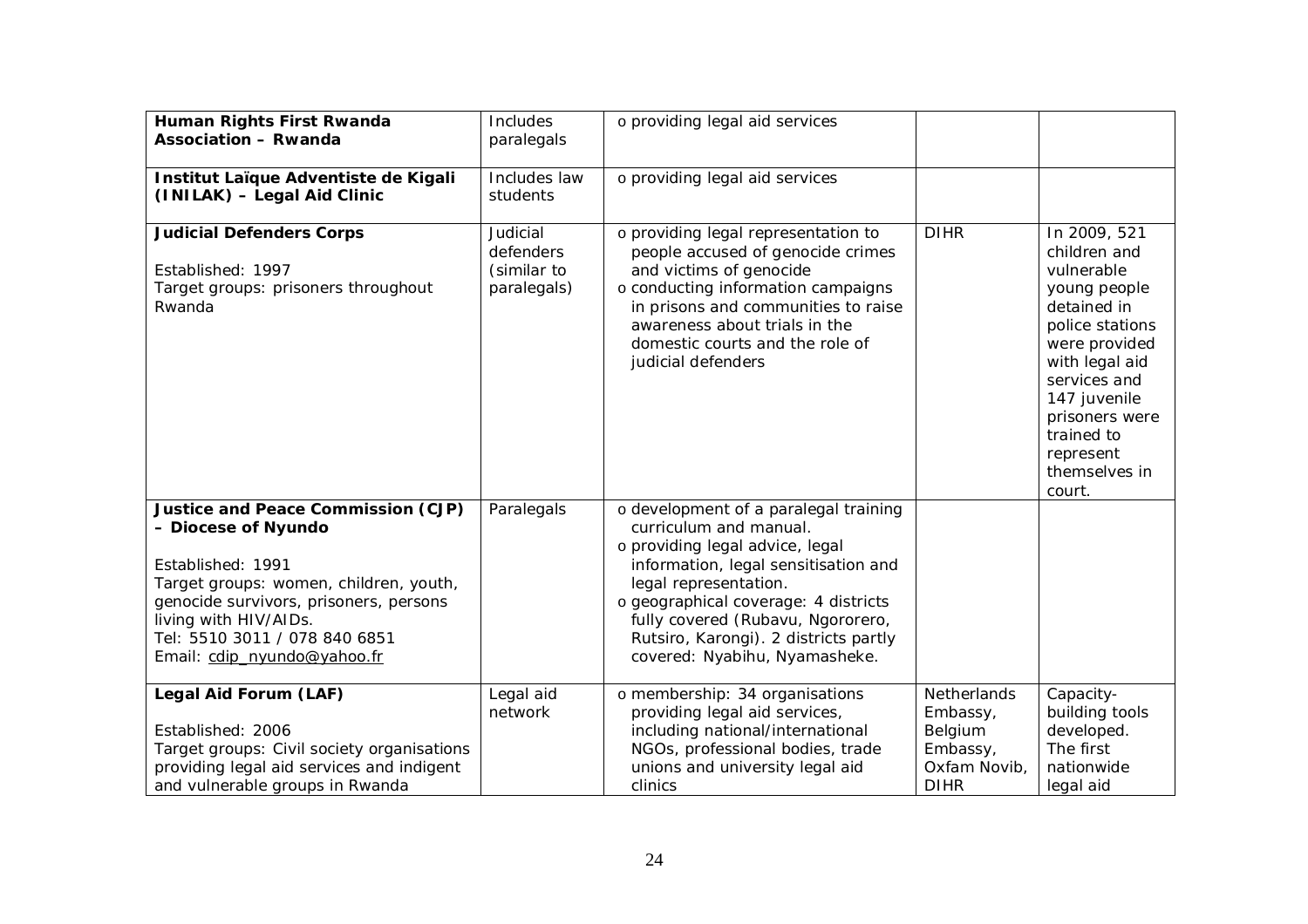| Tel: +250 (0) 788 307 174<br>Email: legalaidrwanda@gmail.com                                                                                                                                                                                                                                                              |                                           | o strengthening the professional<br>capacity of legal aid providers<br>o supporting the provision of quality<br>and accessible legal aid services<br>o advocating and lobbying for a<br>national legal aid policy and<br>implementation framework in<br>Rwanda                                                | baseline survey<br>and needs<br>analysis was<br>conducted in<br>2006. |
|---------------------------------------------------------------------------------------------------------------------------------------------------------------------------------------------------------------------------------------------------------------------------------------------------------------------------|-------------------------------------------|---------------------------------------------------------------------------------------------------------------------------------------------------------------------------------------------------------------------------------------------------------------------------------------------------------------|-----------------------------------------------------------------------|
| Ligue Rwandaise pour la Promotion<br>et la Défense des Droits de l'Homme<br>Established: 1991<br>Target groups: women, children, youth,<br>genocide survivors, prisoners and people<br>living with HIV/AID in Musanze (north);<br>Muhanga and Huye (South); Kayonza<br>(East); Rusizi (West).<br>Email: lipro@rwanda1.com | Lawyers and<br>legal officers.            | o areas of interest: legal aid in the<br>criminal justice system, legislation<br>analysis.<br>o providing legal information, legal<br>sensitisation, legal advice, legal<br>representation and mediation.                                                                                                     |                                                                       |
| National University of Rwanda (NUR)<br>- Legal Aid Clinic                                                                                                                                                                                                                                                                 | Includes law<br>students                  | o providing legal aid services                                                                                                                                                                                                                                                                                |                                                                       |
| Network of Lawyers of Home in<br>Rwanda<br>Established: 2008<br>Target groups: women, children,<br>prisoners.<br>Tel: 078 830 4440/078 848 5605<br>Email: Nyarugenge<br>lawyersofhomerwanda@yahoo.co.uk                                                                                                                   | Lawyers,<br>legal officers,<br>paralegals | o areas of interest: legal aid in the<br>criminal justice system; public<br>interest litigation; the national<br>regulatory and policy legal aid<br>framework; legislation analysis.<br>o providing legal information, legal<br>sensitisation, legal advice provision,<br>mediation and legal representation. |                                                                       |
| Network of Lawyers of Hope in<br>Rwanda                                                                                                                                                                                                                                                                                   | Includes<br>paralegals                    | o providing legal aid services                                                                                                                                                                                                                                                                                |                                                                       |
| Established: 2006<br>Target groups: children, prisoners and<br>other people in need.                                                                                                                                                                                                                                      |                                           |                                                                                                                                                                                                                                                                                                               |                                                                       |
| <b>Rwanda Women Community</b>                                                                                                                                                                                                                                                                                             | Includes                                  | o providing legal aid services                                                                                                                                                                                                                                                                                |                                                                       |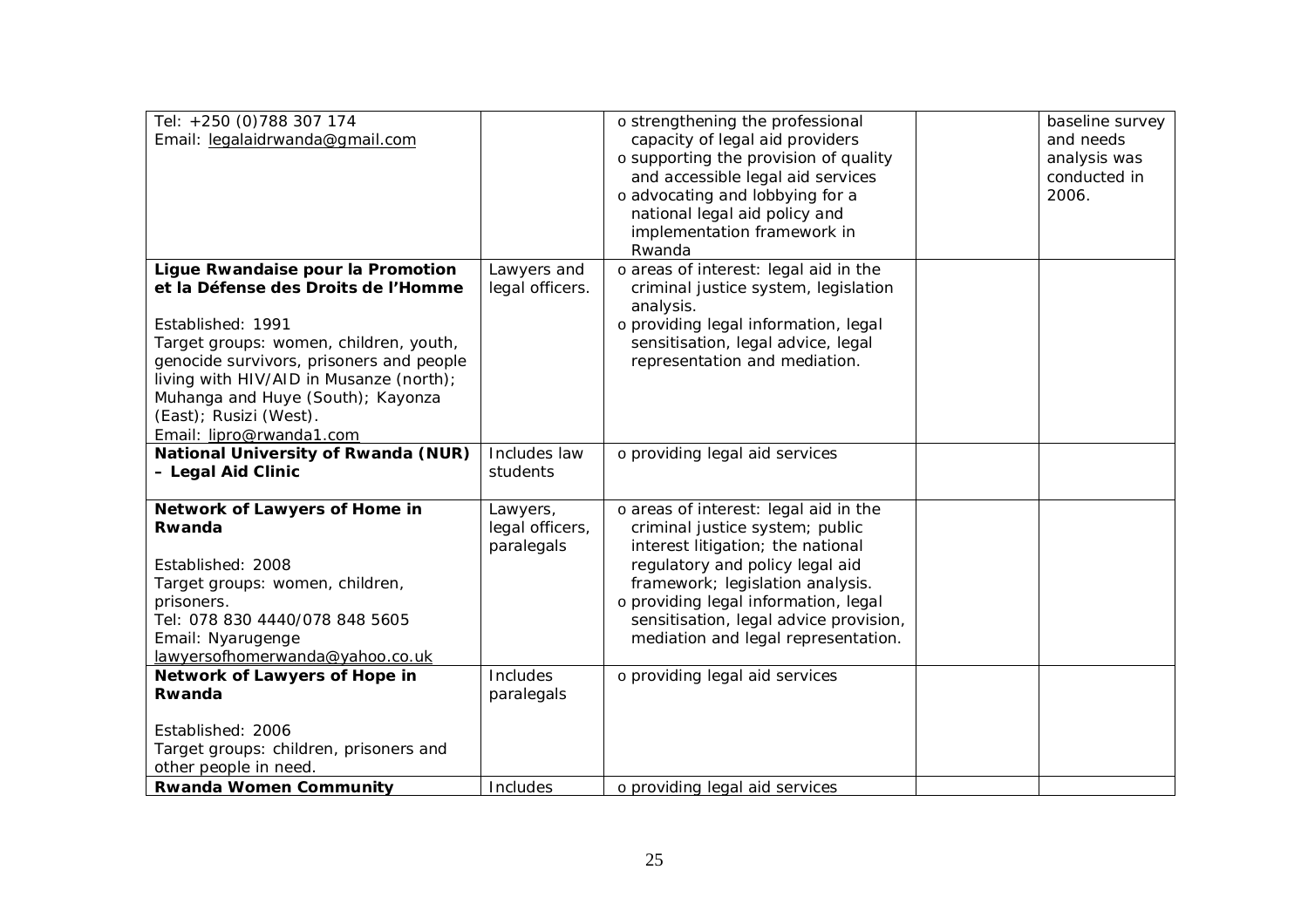| Development Network / Rwanda<br><b>Women's Network</b> | paralegals   |                                |  |
|--------------------------------------------------------|--------------|--------------------------------|--|
| ULK / Gisenyi - Legal Aid Clinic                       | Includes law | o providing legal aid services |  |
|                                                        | students     |                                |  |
| ULK / Kigali – Legal Aid Clinic                        | Includes law | o providing legal aid services |  |
|                                                        | students     |                                |  |

#### **Sierra Leone**

**State and/or bar association provision for legal aid:** A pilot national legal aid scheme was launched in 2010. In addition, the Sierra Leone Bar Association, supported by UNDP, set a legal aid scheme in 2009.

| <b>Timap For Justice</b>                 | 26 paralegals   | o TIMAP has extended its programme    | OSJI, World   |                 |
|------------------------------------------|-----------------|---------------------------------------|---------------|-----------------|
|                                          | based in 13     | to cover the criminal justice         | Bank, Fund    |                 |
| Established: 2004                        | offices in 3    | system, hiring criminal justice       | for Global    |                 |
| Target groups: rural communities and     | districts.      | paralegals that are assigned full-    | Human         |                 |
| prisoners in 5 chiefdoms in the northern | There are       | time to criminal cases in Makeni,     | Rights, US    |                 |
| and southern provinces of the country,   | plans to        | Magbaruka and Bo districts            | Embassy,      |                 |
| and Freetown                             | extend          | o monitoring police stations and      | GTZ,          |                 |
| Tel: +232 22-229-911                     | activities to   | prisons                               | Trocaire,     |                 |
| Email: smkoroma@yahoo.com                | 29 locations    | o community outreach                  | Christian Aid |                 |
|                                          | in 8 districts. | o notifying sureties                  |               |                 |
|                                          | 41 additional   | o providing detainees with legal      |               |                 |
|                                          | paralegals      | advice and information about their    |               |                 |
|                                          | have been       | rights                                |               |                 |
|                                          | trained in      | o providing a presence during police  |               |                 |
|                                          | preparation.    | interviews and statement-taking       |               |                 |
|                                          |                 | o facilitating the attendance of      |               |                 |
|                                          |                 | witnesses at trial                    |               |                 |
|                                          |                 | o submitting evidence to the courts   |               |                 |
|                                          |                 | o advocating at the courts            |               |                 |
| Lawyers Centre for Legal Assistance      | Paralegals      | o launched a legal assistance project | OSI, DFID     | The project has |
|                                          | and lawyers     | in August 2002                        |               | secured the     |
| Established: 2001                        |                 | o collecting data on legal advice and |               | convictions of  |
| Target groups: indigent pre-trial        |                 | representation                        |               | government      |
| detainees and prisoners throughout the   |                 | o providing free legal advice and     |               | officials       |
| country                                  |                 | representation                        |               | charged with    |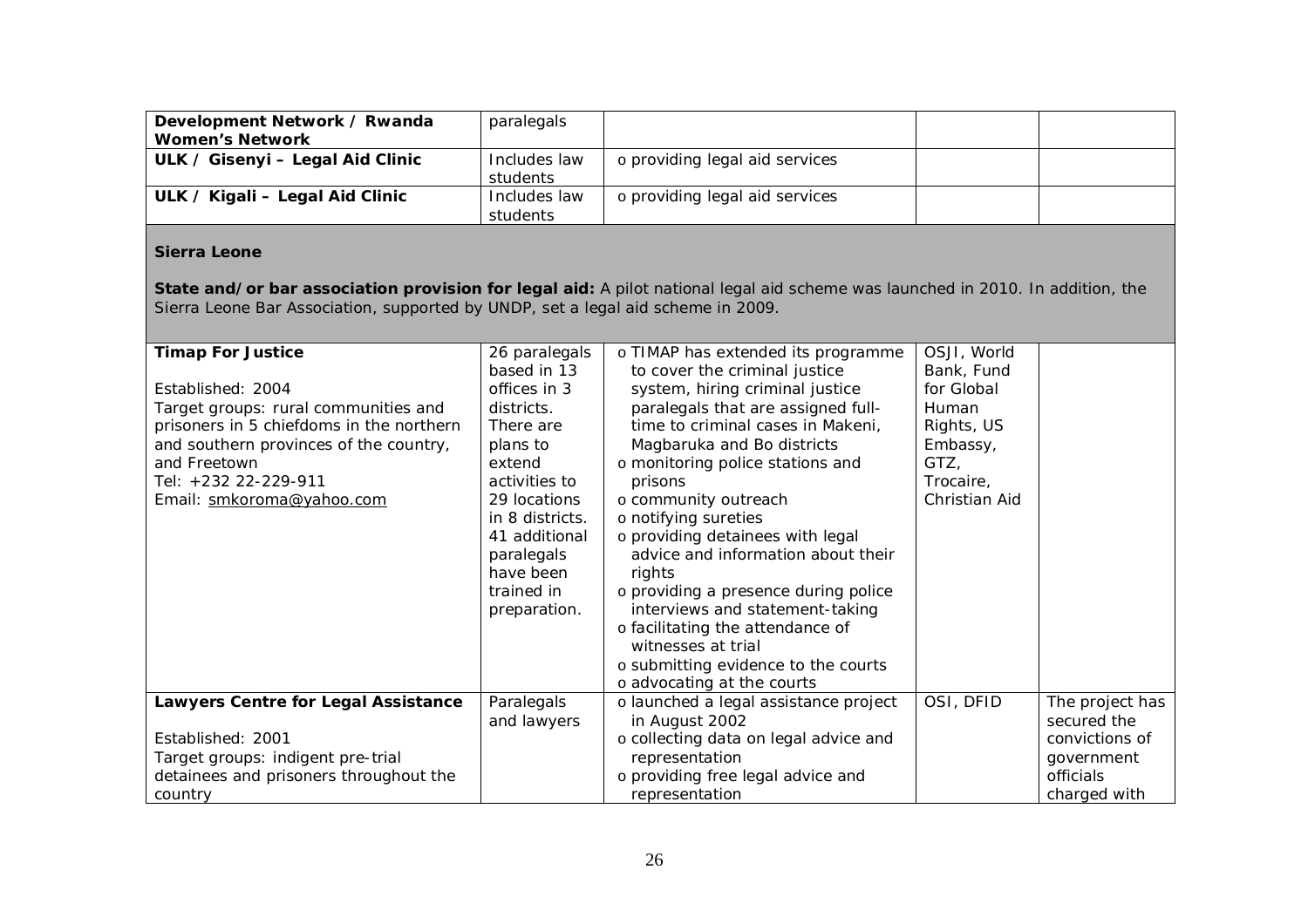| Tel: +232 22 240 440              |  | murder and  |
|-----------------------------------|--|-------------|
| Email: lawyers.centre@yahoo.co.uk |  | rape; and   |
|                                   |  | secured the |
|                                   |  | release of  |
|                                   |  | people      |
|                                   |  | unlawfully  |
|                                   |  | detained.   |

# **SUDAN**

**State and/or bar association provision for legal aid:** State and/or bar association provision for legal aid is usually limited to the capital city of Khartoum where the Department of Legal Aid employs several legal advisors.

| <b>UNDP Rule of Law Programme</b><br>(Darfur)<br>Established: 2004<br>Target groups: local communities in<br>Darfur through 7 legal aid centres.<br>Email: noha.abdelgabar@undp.org | 25 paralegals<br>and 60<br>lawyers | o liaising with local authorities and<br>international actors on protection-<br>related issues<br>o raising awareness on the rule of law<br>and human rights<br>o providing basic legal information<br>and referring serious cases to<br>lawyers from the UNDP Legal Aid | DFID, Sida,<br>CHR, govt. of<br>the<br>Netherlands |  |
|-------------------------------------------------------------------------------------------------------------------------------------------------------------------------------------|------------------------------------|--------------------------------------------------------------------------------------------------------------------------------------------------------------------------------------------------------------------------------------------------------------------------|----------------------------------------------------|--|
|                                                                                                                                                                                     |                                    | <b>Network</b>                                                                                                                                                                                                                                                           |                                                    |  |
| <b>Mutawinat Group</b>                                                                                                                                                              | 7 full-time                        | o empowering disadvantaged women                                                                                                                                                                                                                                         | NED,                                               |  |
| Established: 1990                                                                                                                                                                   | lawyers<br>supported by            | and children to access the justice<br>system                                                                                                                                                                                                                             | Christian Aid,<br>Save the                         |  |
| Target groups: women and children in                                                                                                                                                | volunteer                          | o raising legal and human rights                                                                                                                                                                                                                                         | Children,                                          |  |
| Khartoum                                                                                                                                                                            | lawyers                            | awareness through educational                                                                                                                                                                                                                                            | Nifiedi Group,                                     |  |
| Tel: +249 11 784 300                                                                                                                                                                |                                    | activities                                                                                                                                                                                                                                                               | DAL Group.                                         |  |
| Email: Mutawinat@hotmail.com                                                                                                                                                        |                                    | o providing legal representation                                                                                                                                                                                                                                         |                                                    |  |
| <b>UNDP Access to Justice and</b>                                                                                                                                                   |                                    | o facilitating access to justice for                                                                                                                                                                                                                                     | EC, Embassy                                        |  |
| <b>Confidence-Building Programme</b>                                                                                                                                                |                                    | vulnerable groups, especially                                                                                                                                                                                                                                            | of Norway.                                         |  |
| (Kassala State)                                                                                                                                                                     |                                    | internally displaced persons and                                                                                                                                                                                                                                         |                                                    |  |
|                                                                                                                                                                                     |                                    | returnees.                                                                                                                                                                                                                                                               |                                                    |  |
| Established: 2005                                                                                                                                                                   |                                    |                                                                                                                                                                                                                                                                          |                                                    |  |
| Target groups: poor and marginalised                                                                                                                                                |                                    |                                                                                                                                                                                                                                                                          |                                                    |  |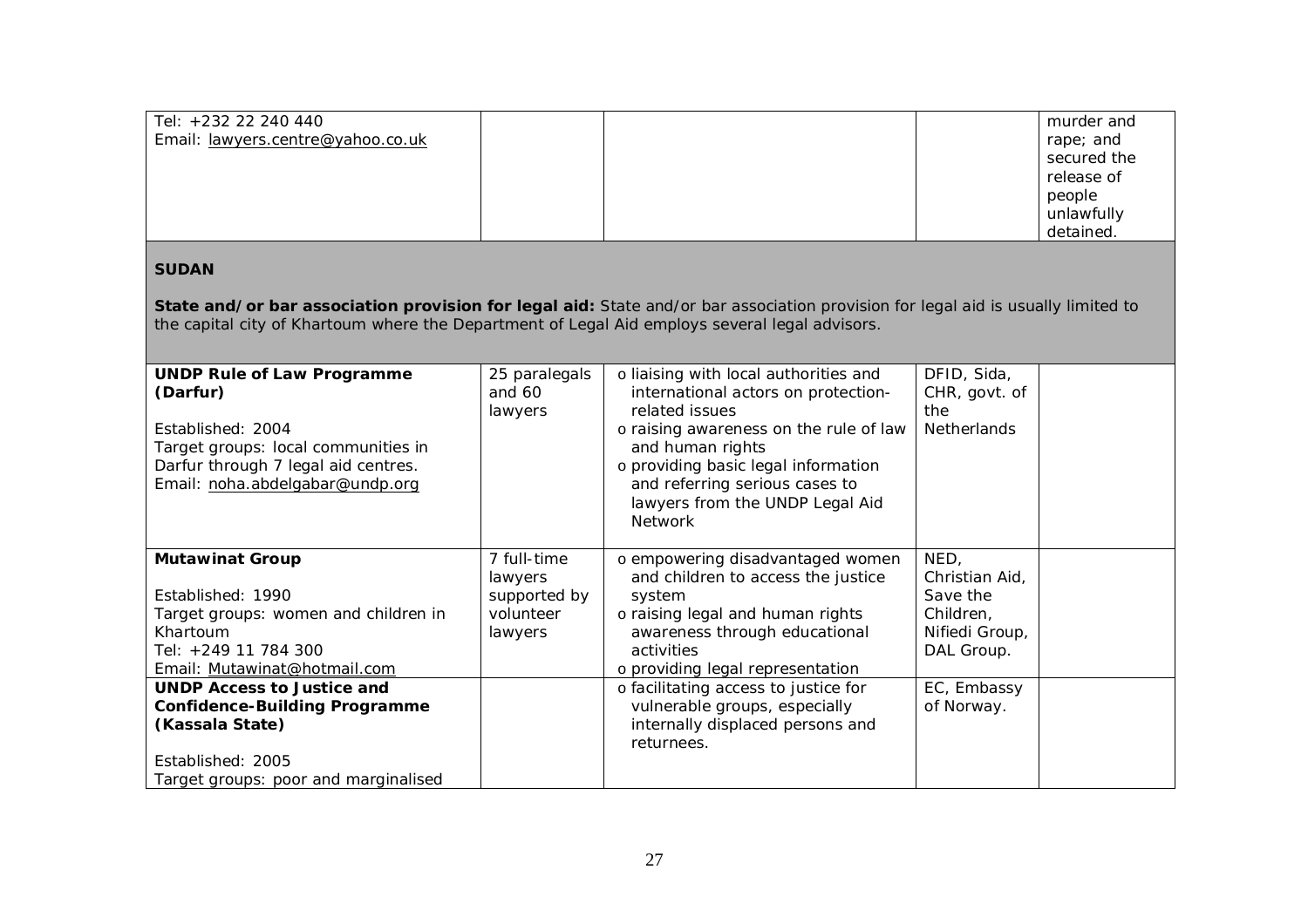| individuals in Kassal State<br>Email: surayo.buzurukova@undp.org |                           |                                                                          |  |
|------------------------------------------------------------------|---------------------------|--------------------------------------------------------------------------|--|
| <b>UNDP Blue Nile Paralegal Association</b>                      | Paralegals<br>and lawyers | o providing legal aid in collaboration<br>with local lawyers. The centre |  |
| Target groups: marginalised individuals<br>Tel: 09 12501264      |                           | receives several cases per day                                           |  |
| Email: osman.abdelkarim@undp.org                                 |                           |                                                                          |  |

# **SOMALIA**

**State and/or bar association provision for legal aid:** No information on state provision. Some provision is made by the Somali Legal Aid Project (SLAP).

| <b>UNDP Legal Clinic, Hargeisa</b><br><b>University</b><br>Established: 2004<br>Target groups: communities in Hargeisa,<br>Burao, Berbera, Erigavo, Boromo and<br>Galibay.<br>Tel: +252 525 657<br>Email: contact@hargeisauniversity.net |                                   | o provision of free legal advice                                                                                                                                                                                                                                                                            |             | The project<br>represented<br>approx. 150<br>people in 2009,<br>in many cases<br>leading to<br>acquittal and<br>release due to<br>a lack of<br>evidence. |
|------------------------------------------------------------------------------------------------------------------------------------------------------------------------------------------------------------------------------------------|-----------------------------------|-------------------------------------------------------------------------------------------------------------------------------------------------------------------------------------------------------------------------------------------------------------------------------------------------------------|-------------|----------------------------------------------------------------------------------------------------------------------------------------------------------|
| <b>Puntland Legal Aid Center</b><br>Established: 2008<br>Target groups: economically deprived<br>and other vulnerable groups including<br>pre-trial detainees in the Mudug, Nugaal<br>and Bari regions of Puntland.                      | 15 paralegals<br>and 5<br>lawyers | o providing legal assistance and<br>representation to pre-trial detainees<br>o contributed to the release of prison<br>inmates who were detained for<br>minor offences<br>o raising awareness of legal aid,<br>access to justice and legal rights<br>o monitoring detainees in prison and<br>police custody | <b>UNDP</b> |                                                                                                                                                          |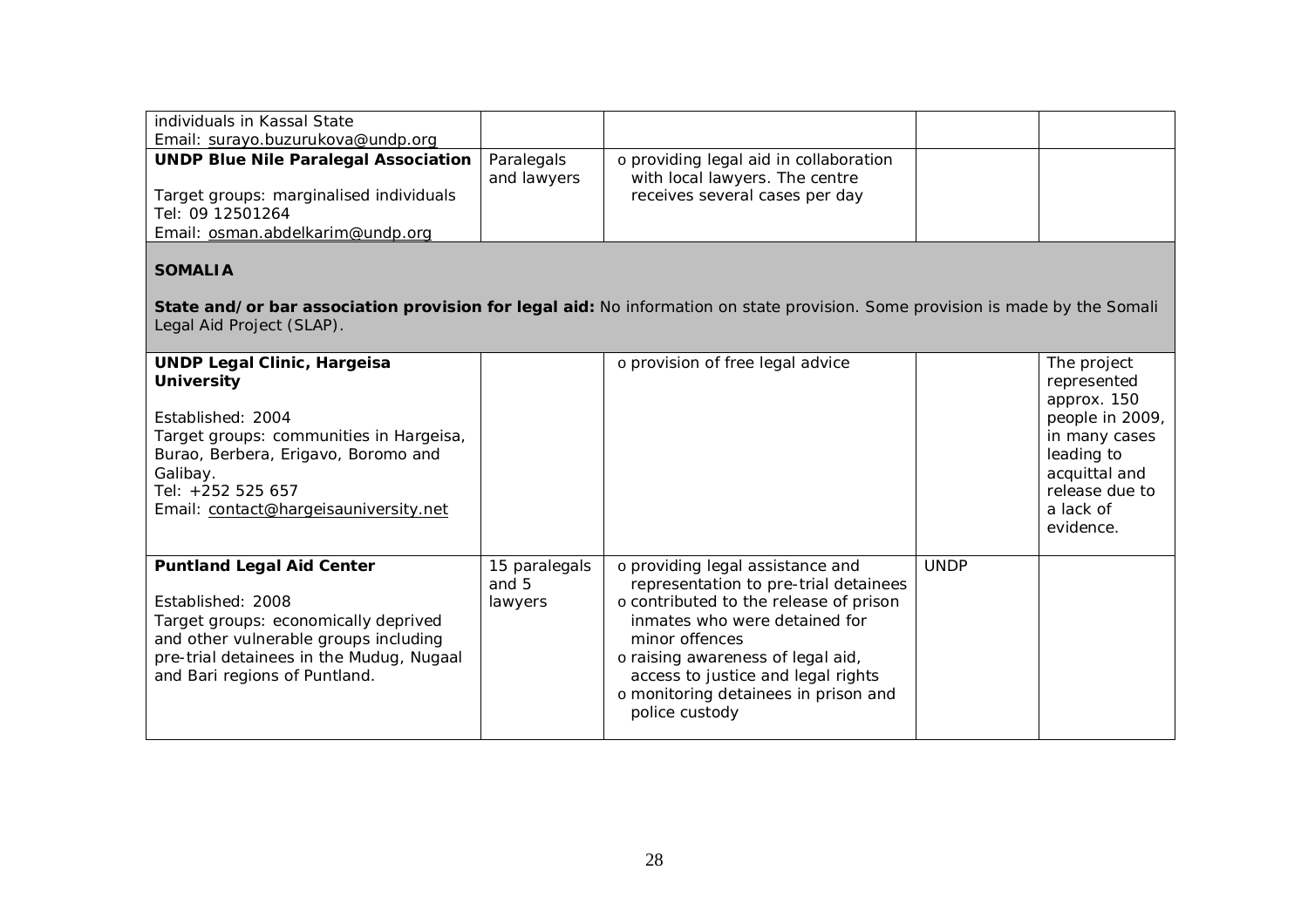#### **SOUTH AFRICA**

**State and/or bar association provision for legal aid:** Legal aid is provided by Legal Aid South Africa, an autonomous body established by the Legal Aid Act of 1969 (see below)**.** South African law firms provide pro bono services and an organisation called 'probono.org' distributes cases among its members which include barristers and law firms.

| Lawyers for Human Rights and the<br><b>Community Law and Rural</b><br><b>Development Centre (CLRDC)</b><br>Established: 1989 (by the University of<br>Natal)<br>Target groups: rural communities are<br>assisted through 35 paralegal advice<br>offices in the province of Kwazulu-Natal<br>in the Eastern Cape.<br>Tel: +27(0)31 205 8844<br>Email: mtshali@clrdc.org.za/<br>nonyameko@clrdc.org.za/<br>philani@clrdc.org.za | Paralegals                                     | o training paralegals<br>o providing human rights and<br>democracy education<br>o Providing legal services                                                                                                                                                                                                                                                                                                 | Sida         |  |
|-------------------------------------------------------------------------------------------------------------------------------------------------------------------------------------------------------------------------------------------------------------------------------------------------------------------------------------------------------------------------------------------------------------------------------|------------------------------------------------|------------------------------------------------------------------------------------------------------------------------------------------------------------------------------------------------------------------------------------------------------------------------------------------------------------------------------------------------------------------------------------------------------------|--------------|--|
| <b>Legal Aid South Africa</b><br>Established: 1969<br>Target groups: detainees, women,<br>children and the landless are assisted<br>through a headquarters in Johannesburg,<br>58 justice centres and 41 satellite offices<br>nationwide<br>Tel: 011 877 2000<br>Email: communications2@legal-aid.co.za                                                                                                                       | Lawyers, law<br>graduates<br>and<br>paralegals | o implementing constitutional<br>provisions related to access to legal<br>services<br>o established a network of 'one stop'<br>justice centres<br>o Legal Aid South Africa observed<br>that 20% of prisons in South Africa<br>hold over 80% of pre-trial detainees<br>and consequently linked 12 of their<br>justice centres to the prisons to<br>encourage pre-trial detainees to<br>apply for legal aid. | State funded |  |
| <b>Association of University Legal Aid</b>                                                                                                                                                                                                                                                                                                                                                                                    | Law students                                   | o there are legal clinics staffed by law                                                                                                                                                                                                                                                                                                                                                                   |              |  |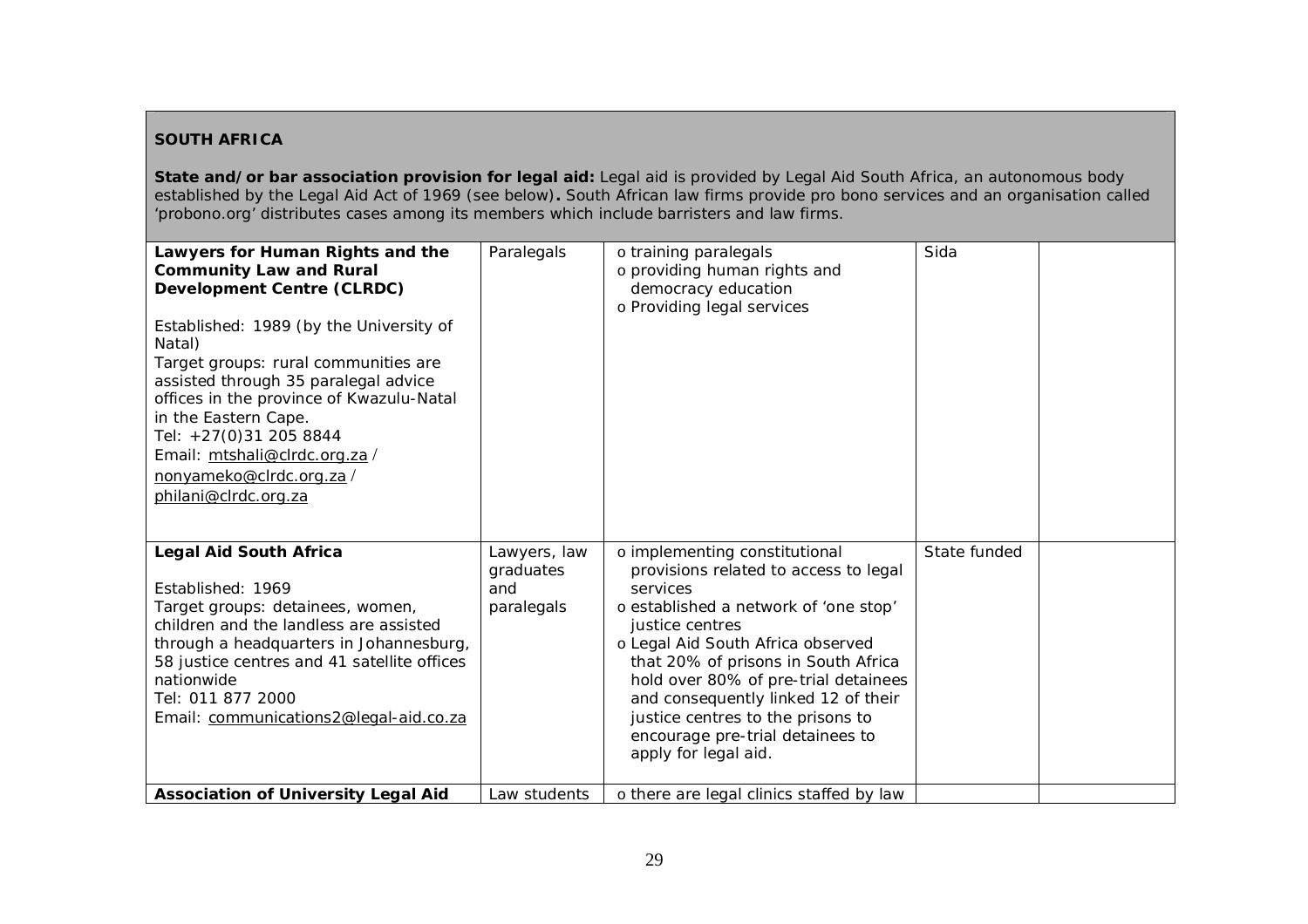| <b>Institutions (AULAI)</b><br>Established: The first campus law clinic<br>was established in 1972 at the University<br>of Cape Town. As of 2003, 21 South<br>African law schools were running<br>independently-funded law clinics. AULAI<br>is a voluntary association of all South<br>African University Law Clinics<br>Tel: 051 448 5940<br>Email: info@aulai.co.za | and<br>paralegals | students and supervised by<br>academic staff in a majority of<br>South African Universities.<br>o some of the legal clinics work with<br>rural paralegal advice services |  |
|------------------------------------------------------------------------------------------------------------------------------------------------------------------------------------------------------------------------------------------------------------------------------------------------------------------------------------------------------------------------|-------------------|--------------------------------------------------------------------------------------------------------------------------------------------------------------------------|--|
| <b>National Community Based Paralegal</b><br>Association<br>Established: 1995<br>Target groups: individuals in Cape Town<br>Tel: 011 403 0702/3/4<br>Email: ncbpa@sn.apc.org                                                                                                                                                                                           | Paralegals        |                                                                                                                                                                          |  |

# **TANZANIA**

**State and/or bar association provision for legal aid:** The Legal Aid Jurisdiction of Courts Ordinance (1962) makes some provision for persons charged with murder or treason but coverage is not comprehensive. The Commission for Human Rights and Good Governance (CHRAGG) also makes some legal aid provision (please see: http://chragg.go.tz/ )

| Arusha Paralegal Centre for Women<br>and Children (AWLAHURIC)                     | <b>Includes</b><br>paralegals | o based in Arusha<br>o providing legal aid services          |  |
|-----------------------------------------------------------------------------------|-------------------------------|--------------------------------------------------------------|--|
| Established: 1992<br>Target groups: women and children<br>Tel: +255 27 744 580756 |                               |                                                              |  |
| <b>Haki Organisation</b>                                                          | Includes<br>paralegals        | o based in Kasulu District<br>o providing legal aid services |  |
| <b>Legal and Human Rights Centre</b>                                              | Includes                      | o supporting paralegals in the Arusha,                       |  |
| (LHRC)                                                                            | paralegals                    | Manyara and Mara regions                                     |  |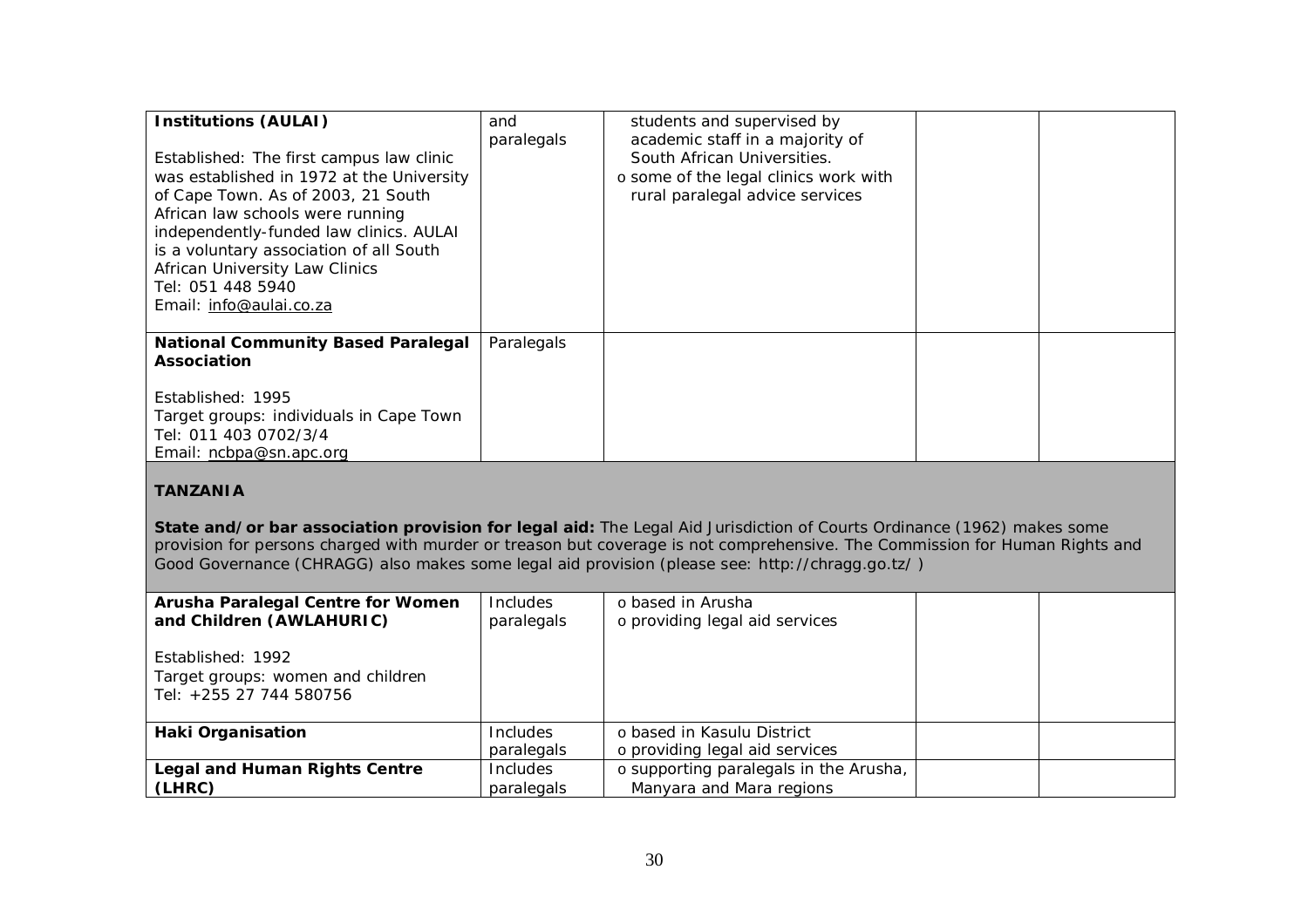| Tel: +255 22 2773038/48<br>Email: Ihrc@humanrights.or.tz                                                                                                                                                  |                               | o providing legal aid to the poor and<br>vulnerable, particularly on land<br>rights                                                                                                                                |                                                                                |  |
|-----------------------------------------------------------------------------------------------------------------------------------------------------------------------------------------------------------|-------------------------------|--------------------------------------------------------------------------------------------------------------------------------------------------------------------------------------------------------------------|--------------------------------------------------------------------------------|--|
| Lindi Women Paralegal Aid Centre<br>(LIWOPAC)                                                                                                                                                             | <b>Includes</b><br>paralegals | o based in Lindi<br>o providing legal aid services                                                                                                                                                                 |                                                                                |  |
| Morogoro Paralegal Centre (MPL)<br>Established: 1993<br>Target groups: women and children<br>Tel: +255 754 477 928<br>Email: moroparalegal@yahoo.com                                                      | Includes<br>paralegals        | o based in Morogoro<br>o providing legal aid services                                                                                                                                                              |                                                                                |  |
| Mtwara Paralegal Centre Company<br>Limited (MPCCL)<br>Established: 2008<br>Target groups: women, children and<br>other vulnerable groups.<br>Tel: +255 23 233 4379<br>Email: mtwara.paralegal@hotmail.com | Includes<br>paralegals        | o based in Mtwara<br>o providing legal aid services                                                                                                                                                                |                                                                                |  |
| <b>Mwanza Paralegal Centre</b><br>(MWAPACE)<br>Established: 2000<br>Target groups: women and children<br>mwanzaparalegall2000@yahoo.co.uk                                                                 | Includes<br>paralegals        | o based in Mwanza<br>o providing legal aid services                                                                                                                                                                | Community<br>members.<br>services<br>users who<br>can afford to<br>contribute. |  |
| <b>National Organisation for Legal</b><br><b>Assistance (NOLA)</b><br>Established: 2002<br>Target groups: indigent clients in 8<br>regional legal aid centres based in<br>Dodoma, Iringa, Kigoma, Mbeya,  | Lawyers and<br>paralegals     | o established legal aid clinics<br>o providing legal counselling<br>o created a forum to promote<br>paralegals<br>o established a database of available<br>paralegal centres<br>o providing legal advice and court | DANIDA,<br><b>CIDA</b>                                                         |  |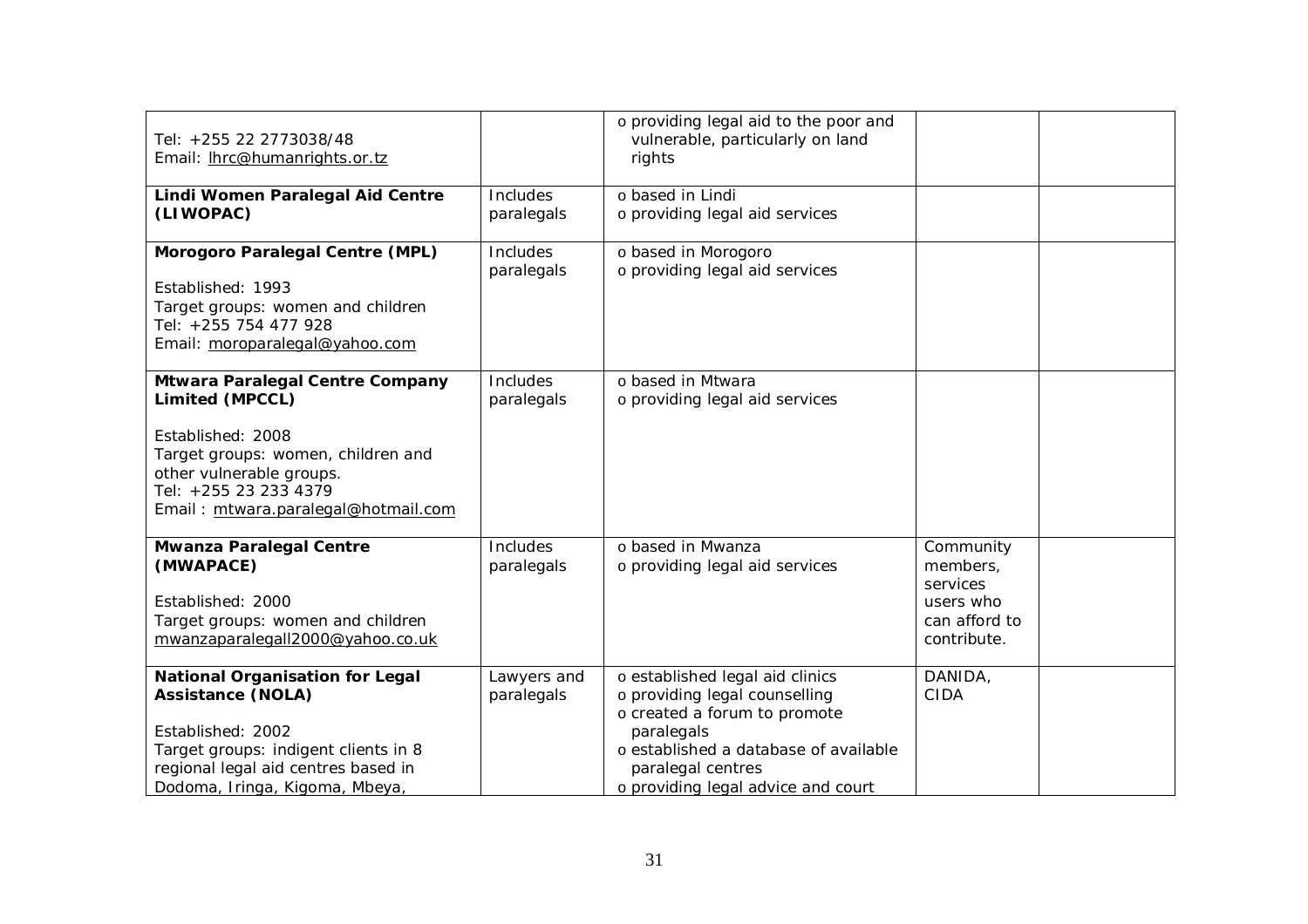| Mtwara, Mwanza, Ruvuma and Tabora     |            | representation                                                      |                       |  |
|---------------------------------------|------------|---------------------------------------------------------------------|-----------------------|--|
| regions.                              |            |                                                                     |                       |  |
| Tel: +255 22 22772547                 |            |                                                                     |                       |  |
| Email: msaadawasheria@nola.or.tz      |            |                                                                     |                       |  |
| Service for Women, Orphaned and       | Includes   | o based in Kyela District                                           |                       |  |
| the Little One Organisation (SWOLO)   | paralegals | o providing legal aid services                                      |                       |  |
| Tanzania Network of Legal Aid         | Legal aid  | o network of legal aid providers                                    |                       |  |
| <b>Providers (TANLAP)</b>             | network    | o developed rules and policies for                                  |                       |  |
|                                       |            | legal aid regulation in Tanzania,                                   |                       |  |
|                                       |            | including with respect to services                                  |                       |  |
|                                       |            | provided by paralegals                                              |                       |  |
| <b>Tanzania Paralegals Network</b>    | Paralegal  | o newly developing paralegal                                        |                       |  |
| (TAPANET)                             | network    | network, currently hosted by WLAC                                   |                       |  |
|                                       |            | (see below)                                                         |                       |  |
| Established: 2005                     |            | o prepared a training manual and a                                  |                       |  |
| (TAPANET can be contact via the       |            | code of conduct for paralegals,                                     |                       |  |
| Women's Legal Aid Centre -see below). |            | pressed for recognition of                                          |                       |  |
|                                       |            | paralegals, and supports                                            |                       |  |
|                                       |            | coordination between NGOs with                                      |                       |  |
|                                       |            | paralegal services                                                  |                       |  |
| <b>Tanzania Women Lawyers</b>         | Includes   | o supporting paralegals in the Tanga,                               |                       |  |
| <b>Association (TAWLA)</b>            | paralegals | Dodoma and Dar es Salaam regions                                    |                       |  |
|                                       |            |                                                                     |                       |  |
| Established: 1989                     |            |                                                                     |                       |  |
| Target groups: vulnerable women and   |            |                                                                     |                       |  |
| children.                             |            |                                                                     |                       |  |
| Tel: +255 22 2862865                  |            |                                                                     |                       |  |
|                                       |            |                                                                     |                       |  |
| Women in Law and Development          |            | o civil society organisation which has                              | Global Fund           |  |
| (WiLDAF-T) Tanzania Chapter           |            | developed a code of conduct for                                     | for Women,<br>African |  |
| Established: 1990                     |            | legal aid providers, including<br>paralegals, the implementation of | Women                 |  |
| Tel: 255 022 2701995                  |            | which is left to individual                                         | Development           |  |
| Email: Info@wildaftanzania.org        |            | organisations.                                                      | Fund, Finland         |  |
|                                       |            | o coordinated the establishment of                                  | Foundation            |  |
|                                       |            |                                                                     |                       |  |
|                                       |            | the Legal Aid Secretariat known as                                  | for Civil             |  |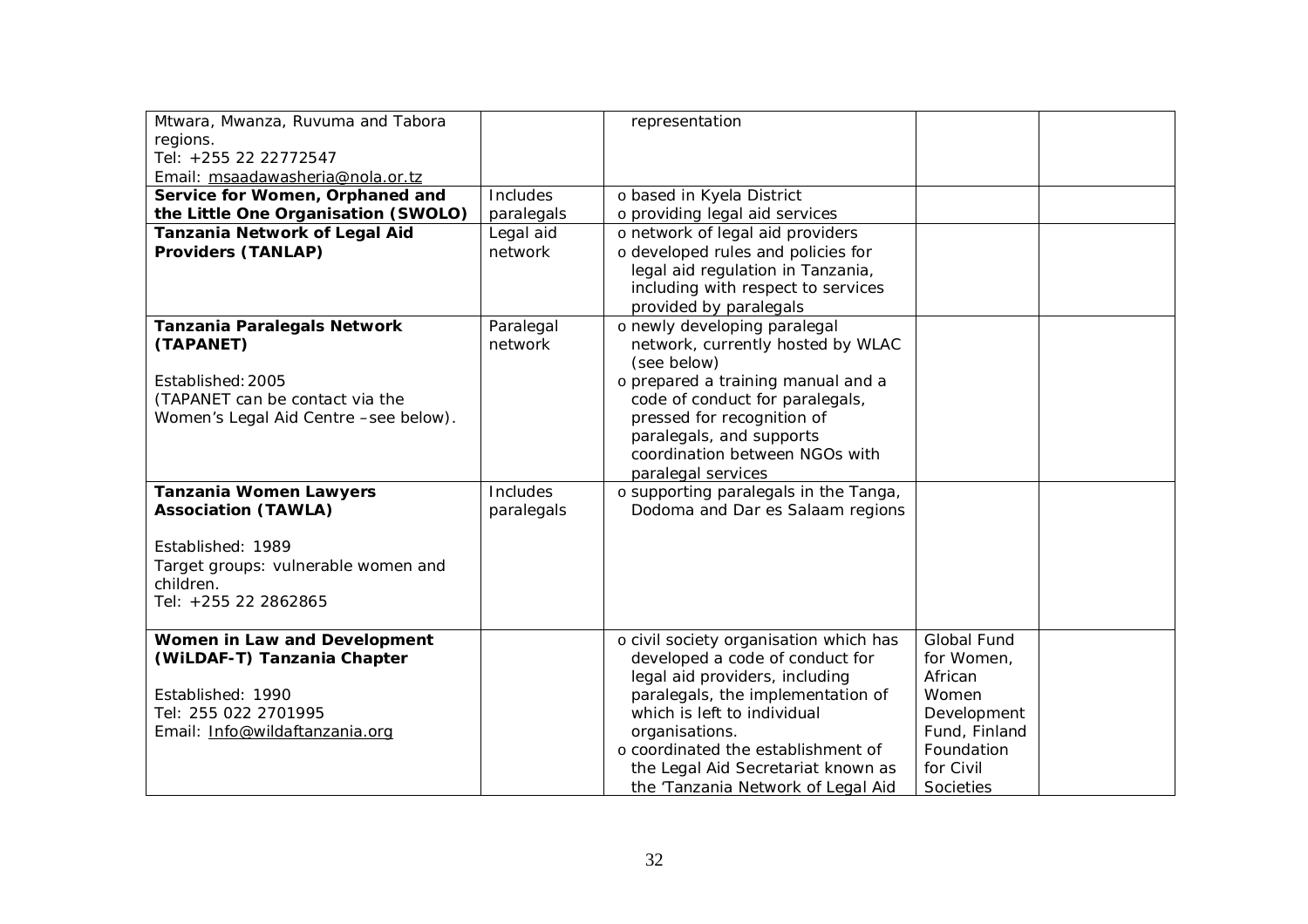|                                                                                                                                                                                             |                           | Providers' (TANLAP)                                                                                                                                                                                                                                                                                                    |  |
|---------------------------------------------------------------------------------------------------------------------------------------------------------------------------------------------|---------------------------|------------------------------------------------------------------------------------------------------------------------------------------------------------------------------------------------------------------------------------------------------------------------------------------------------------------------|--|
| Women's Legal Aid Centre (WLAC)<br>Established: 1994<br>Target groups: disadvantaged women<br>and children<br>Tel: +255 222 664 051<br>Email: info@wlac.or.tz / wlac@wlac.or.tz             | Includes<br>paralegals    | o running paralegal centres in all<br>regions of Tanzania (mainland)<br>o providing legal aid to women and<br>children                                                                                                                                                                                                 |  |
| Zanzibar Legal Services Centre<br>Established: 1992<br>Target groups: women, children and<br>disadvantaged groups in Zanzibar.<br>Tel: +255 242 233 784<br>Email: zlsc@hudumazasheria.or.tz | Lawyers and<br>paralegals | o providing paralegal training<br>o providing legal aid and legal<br>counselling services related to<br>human rights abuses such as false<br>imprisonment<br>o running education and human<br>rights awareness courses<br>o maintaining a legal resource centre<br>o disseminating information through a<br>newsletter |  |

### **UGANDA**

**State and/or bar association provision for legal aid:** Provision is made for persons charged with committing capital punishment offences. The Poor Persons Defence Act spells out the procedures and criteria of eligibility for legal aid in these cases. The Uganda Law Council, a state body, is involved in developing a national paralegal policy to deal with issues such as qualification criteria, quality standards, selection criteria of clients. The Uganda Prison Service, the Uganda Police Force, the judiciary and the Directorate of Public Prosecutions employ paralegals. They often work in cooperation with the Paralegal Advisory Services (PAS).

| <b>Association of Human Rights</b> | <b>Includes</b> | o AHURIO is a network of human         |  |
|------------------------------------|-----------------|----------------------------------------|--|
| Organisations in the Rwenzori      | paralegals -    | rights organisations in the Rwenzori   |  |
| <b>Region (AHURIO)</b>             | also for legal  | Region: (Kasese, Kyenjojo,             |  |
|                                    | aid for         | Kabarole, Kamwenge and                 |  |
| Tel: +256 483 221 65               | detainees.      | Bundibugyo). Currently it has 16       |  |
| Email: ahurioug@yahoo.com          |                 | member organisations. It is active     |  |
|                                    |                 | in Western Uganda                      |  |
|                                    |                 | o activities including providing legal |  |
|                                    |                 | aid services in prisons                |  |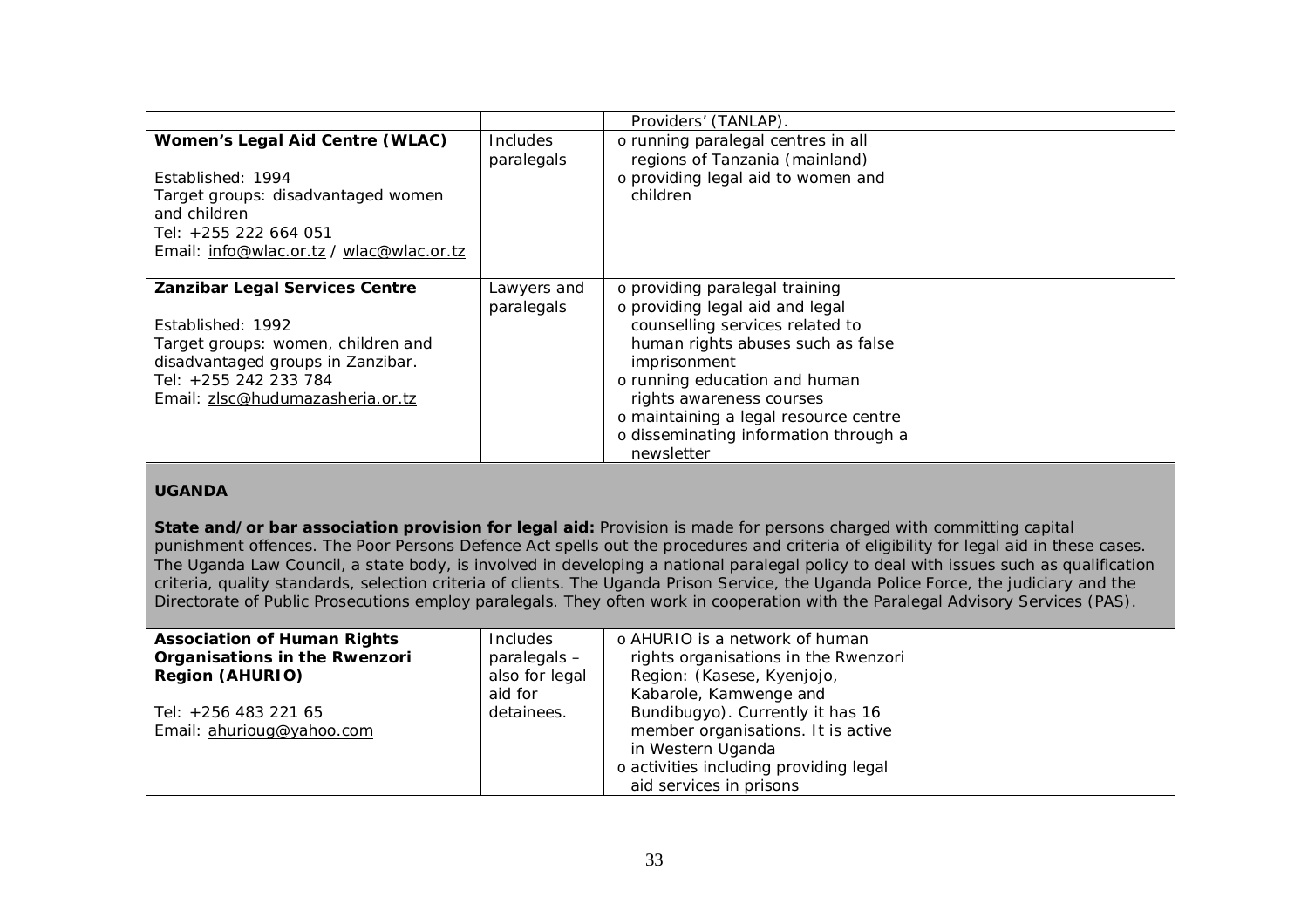| <b>CLEAR Uganda - Ugandan Christian</b><br><b>Lawyers Fraternity</b><br>Target groups: prisoners in Kigo and<br>Luzira Prisons<br>Email: international@lawcf.org                                        | Paralegals<br>and law<br>students                                  | o running legal education<br>programmes in the community and<br>providing legal aid for walk-in<br>clients and prisoners<br>o taking on cases of people who have<br>exceeded their statutory remand<br>period or who have been committed<br>to the high courts<br>o teaching minor offenders how to<br>represent themselves and apply for<br>bail<br>o working with the PAS (see above)<br>at Luzira Prison on a programme for<br>prison decongestion<br>o locating sureties, bail monies and<br>witnesses, and informing the<br>families of detainees of their<br>location<br>o organising mini-trials, guilty pleas<br>and bail applications and mobilising<br>pro-bono members for case-by-case<br>representation in the high courts |                                                                                                       |
|---------------------------------------------------------------------------------------------------------------------------------------------------------------------------------------------------------|--------------------------------------------------------------------|-----------------------------------------------------------------------------------------------------------------------------------------------------------------------------------------------------------------------------------------------------------------------------------------------------------------------------------------------------------------------------------------------------------------------------------------------------------------------------------------------------------------------------------------------------------------------------------------------------------------------------------------------------------------------------------------------------------------------------------------|-------------------------------------------------------------------------------------------------------|
| <b>Foundation for Development of</b><br><b>Needy Communities (FDNC)</b><br>Tel: +256 4544 364 04<br>Email: info@fdncuganda.org                                                                          | Includes<br>paralegals -<br>also for legal<br>aid for<br>detainees | o activities include providing legal aid<br>services in prisons.                                                                                                                                                                                                                                                                                                                                                                                                                                                                                                                                                                                                                                                                        |                                                                                                       |
| <b>Foundation for Human Rights</b><br><b>Initiative</b><br>Established: 1991<br>Target groups: poor and vulnerable<br>persons and groups in Gulu, Jirya, Arua,<br>Jitgum, Mbarara, Busheny, Lira sites, | 39 paralegals<br>and 39 social<br>workers                          | o hosts the Paralegal Advisory Service<br>(PAS) Programme<br>o paralegals are deployed in prisons<br>and police stations to provide basic<br>legal advice and follow-up cases<br>o linking pre-trial detainees to their<br>families and community members                                                                                                                                                                                                                                                                                                                                                                                                                                                                               | Over 24,000<br>remand<br>prisoners<br>released<br>including 6,131<br>on bail, 7,589<br>on bond, 2,621 |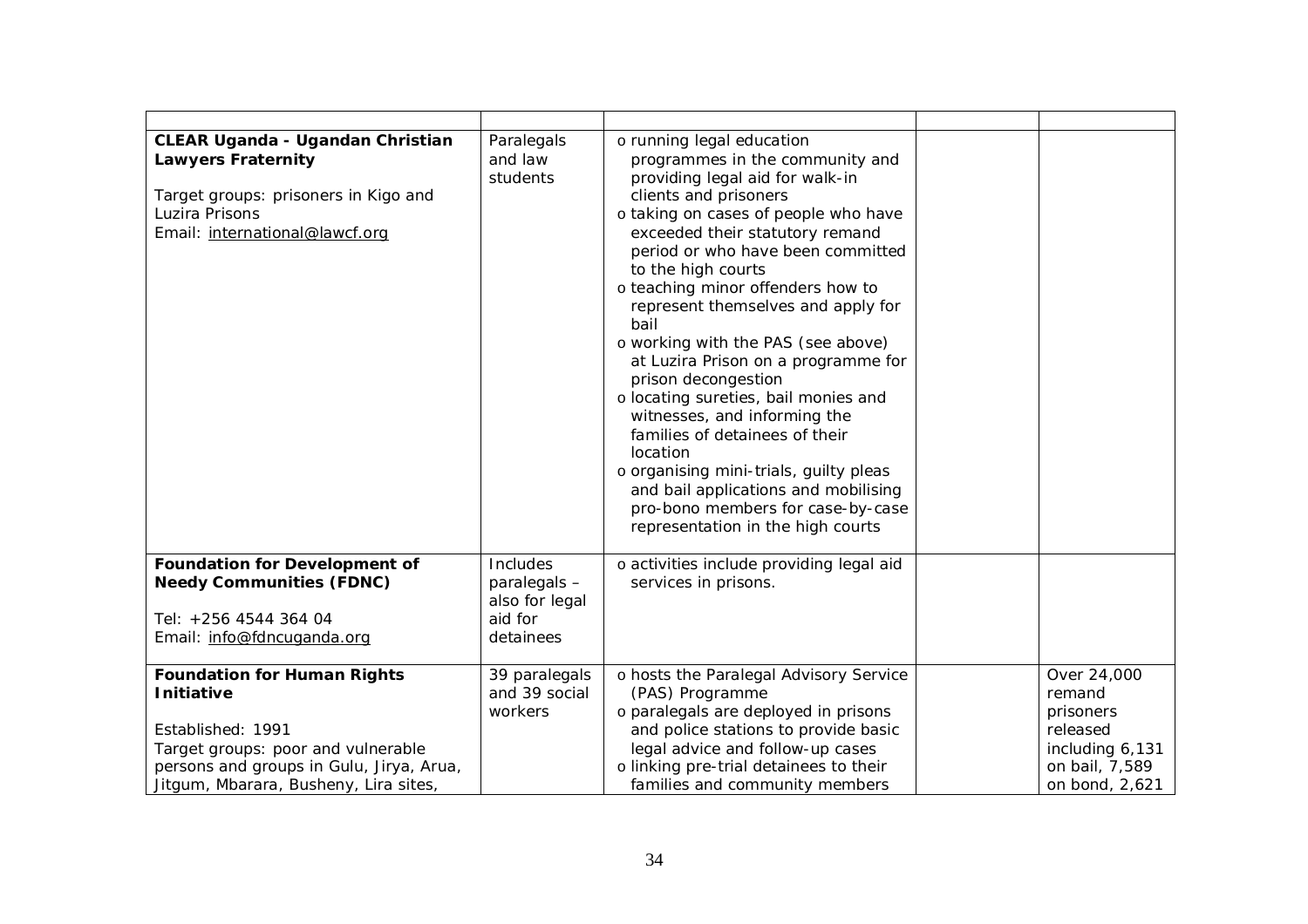| Kampala and Mbale                          |              | for assistance.                     | on community    |
|--------------------------------------------|--------------|-------------------------------------|-----------------|
|                                            |              |                                     |                 |
| Tel: +256 414 510263 / 510498 /            |              |                                     | service orders, |
| 510276                                     |              |                                     | 2,461 through   |
| Email: fhri@spacenet.co.uq                 |              |                                     | mediation or    |
| fhri@starcom.co.ug                         |              |                                     | diversion, and  |
|                                            |              |                                     | 294 on fine     |
|                                            |              |                                     | payments.       |
|                                            |              |                                     | Paralegals also |
|                                            |              |                                     |                 |
|                                            |              |                                     | traced 26,068   |
|                                            |              |                                     | sureties and    |
|                                            |              |                                     | offered advice  |
|                                            |              |                                     | and counselling |
|                                            |              |                                     | to 49,291       |
|                                            |              |                                     | inmates.        |
|                                            |              |                                     | The prison      |
|                                            |              |                                     | remand          |
|                                            |              |                                     |                 |
|                                            |              |                                     | population      |
|                                            |              |                                     | reduced from    |
|                                            |              |                                     | 63% to 58% as   |
|                                            |              |                                     | a result of PAS |
|                                            |              |                                     | interventions.  |
| <b>Human Rights Focus</b>                  | Includes     | o active in northern Uganda         |                 |
|                                            | paralegals   | o providing legal aid services      |                 |
| Tel: +256 4714 322 59 (General line)       |              |                                     |                 |
|                                            |              |                                     |                 |
| Email: hurifo@hurifo.org                   |              |                                     |                 |
|                                            |              |                                     |                 |
| Legal Aid Clinic of the Law                | Lawyers and  | o running a student clinical legal  |                 |
| <b>Development Centre</b>                  | law students | programme for students of the Bar   |                 |
|                                            |              | o providing legal advice and client |                 |
| Established: 1970                          |              | court representation                |                 |
| Target groups: local communities,          |              | o providing legal and social        |                 |
| especially children and individuals living |              | counselling for vulnerable and      |                 |
| with HIV/AIDS in Kampala                   |              | indigent persons                    |                 |
|                                            |              |                                     |                 |
| Tel: +256 41 532 884                       |              | o running legal aid programmes for  |                 |
|                                            |              | prisoners with assistance from law  |                 |
|                                            |              | students                            |                 |
| <b>Legal Aid Service Providers Network</b> | Legal aid    | o membership: 30 organisations that |                 |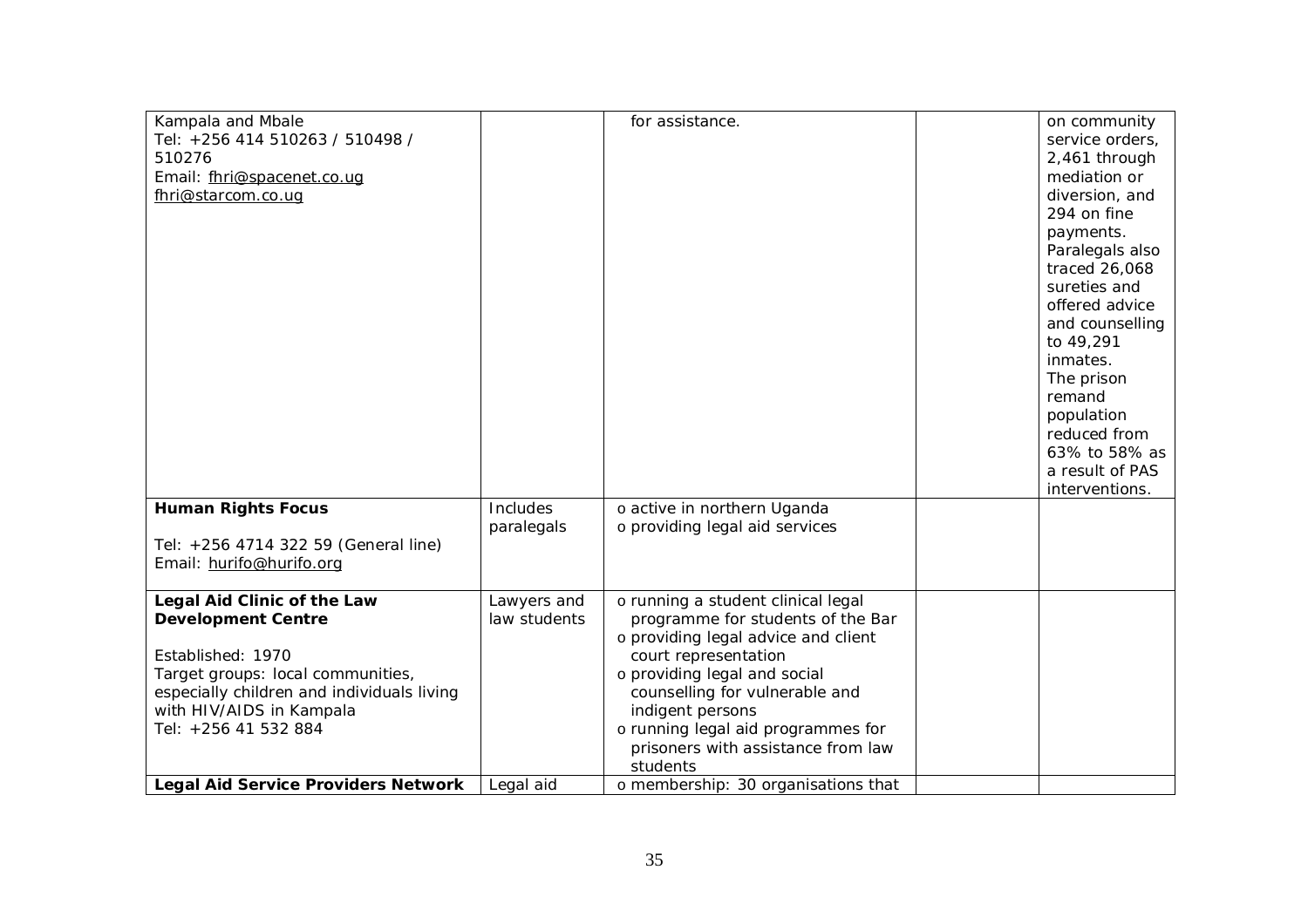| (LASPNET)<br>Tel: +256 (0)312 513 733<br>Email: secretariat@laspnet.org | network              | use paralegals in their work<br>o activities include coordination,<br>harmonisation and standardisation<br>of legal aid services provided by<br>different providers especially within |  |
|-------------------------------------------------------------------------|----------------------|---------------------------------------------------------------------------------------------------------------------------------------------------------------------------------------|--|
|                                                                         |                      | civil society                                                                                                                                                                         |  |
| Uganda Paralegals Society (UPS)                                         | Paralegal<br>network | o profession-based civil society<br>organisation<br>o membership includes paralegals<br>with diplomas in law from the Law<br>Development Centre at Makerere<br>University             |  |

#### **ZAMBIA**

**State and/or bar association provision for legal aid:** Legal aid is provided by the Legal Aid Board which was established by the Ministry of Justice. The Law Association of Zambia also makes some provision for legal aid.

| <b>Legal Resources Foundation</b><br>Established: 2000<br>Target groups: prisoners, especially<br>children are assisted through 9 legal<br>advice centres in Kabwe, Livingstone,<br>Kitwe, Kasama, Chipata, Solwezi, Mansa,<br>Mongu and Lusaka<br>Tel: +260 211 221263/+260 211 223758<br>Email: Irf@zamnet.zm | Paralegals                                               | o providing legal assistance on a broad<br>range of legal matters such as<br>torture, unlawful detention, land and<br>housing disputes, domestic violence<br>and employment<br>o monitoring prisons<br>o produced a paralegal training manual                                             | Norwegian<br>Embassy,<br>Embassy of<br>Sweden,<br>Finish<br>Embassy         |  |
|-----------------------------------------------------------------------------------------------------------------------------------------------------------------------------------------------------------------------------------------------------------------------------------------------------------------|----------------------------------------------------------|-------------------------------------------------------------------------------------------------------------------------------------------------------------------------------------------------------------------------------------------------------------------------------------------|-----------------------------------------------------------------------------|--|
| Law and Development Association<br>(LADA)<br>Established: LADA was founded in 1994<br>and the paralegal programme has been<br>running since 2002<br>Target groups: mostly women and<br>children in 2 urban legal aid clinics in                                                                                 | Paralegals<br>(mostly<br>female<br>community<br>members) | o running legal aid clinics staffed by<br>paralegals<br>o providing basic legal advice and<br>referring complicated cases to Monze<br>where a senior paralegal handles the<br>case with support from lawyers<br>o paralegals act as a link between the<br>community, lawyers and relevant | GOGO TGZ<br>Developmen<br>t and Peace,<br>Dan Church<br>Aid, Plan<br>Zambia |  |